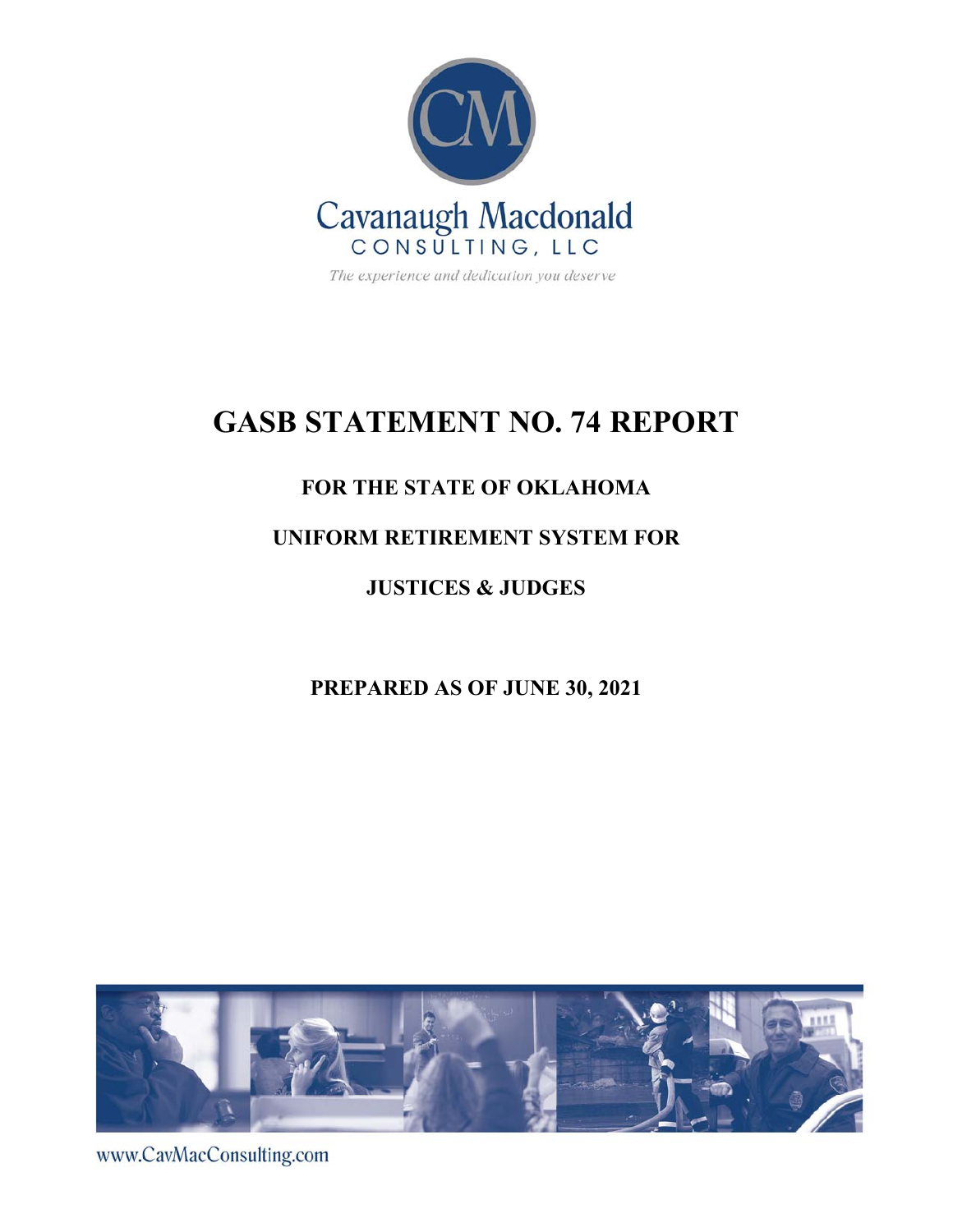

October 11, 2021

Mr. Joseph Fox Executive Director Oklahoma Public Employees Retirement System 5400 N. Grand Boulevard, Suite 400 Oklahoma City, OK 73112

Dear Mr. Fox:

l

Presented in this report is information to assist the Uniform Retirement System for Justices and Judges in meeting the requirements of the Governmental Accounting Standards Board (GASB) Statement No. 74 for the June 30, 2021 Measurement Date. The calculations in this report have been made on a basis that is consistent with our understanding of this accounting standard (GASB 74).

The annual actuarial valuation performed as of July 1, 2021 was used as the basis for much of the information presented as of June 30, 2021 in this report. The valuation was based upon data, furnished by the Uniform Retirement System for Justices and Judges' staff, concerning active, inactive and retired members along with pertinent financial information. This information was reviewed for completeness and internal consistency, but was not audited by us. The valuation results depend on the integrity of the data. If any of the information is inaccurate or incomplete our results may be different and our calculations may need to be revised. Please see the actuarial valuation for additional details on the funding requirements for the System including actuarial assumptions and methods and the funding policy.

To the best of our knowledge, the information contained in this report is complete and accurate. The calculations were performed by qualified actuaries according to generally accepted actuarial principles and practices, as well as in conformity with Actuarial Standards of Practice issued by the Actuarial Standards Board. In order to prepare the results in this report, we have utilized appropriate actuarial models that were developed for this purpose. These models use assumptions about future contingent events along with recognized actuarial approaches to develop the needed results. The calculations are based on the current provisions of the System, and on actuarial assumptions that are internally consistent and individually reasonable based on the actual experience of the System. In addition, the calculations were completed in compliance with applicable law and, in our opinion, meet the requirements of GASB 74.

> Off Offices in Kennesaw, GA • Bellevue, NE 3550 Busbee Pkwy, Suite 250, Kennesaw, GA 30144 Phone (678) 388-1700 • Fax (678) 388-1730 www.CavMacConsulting.com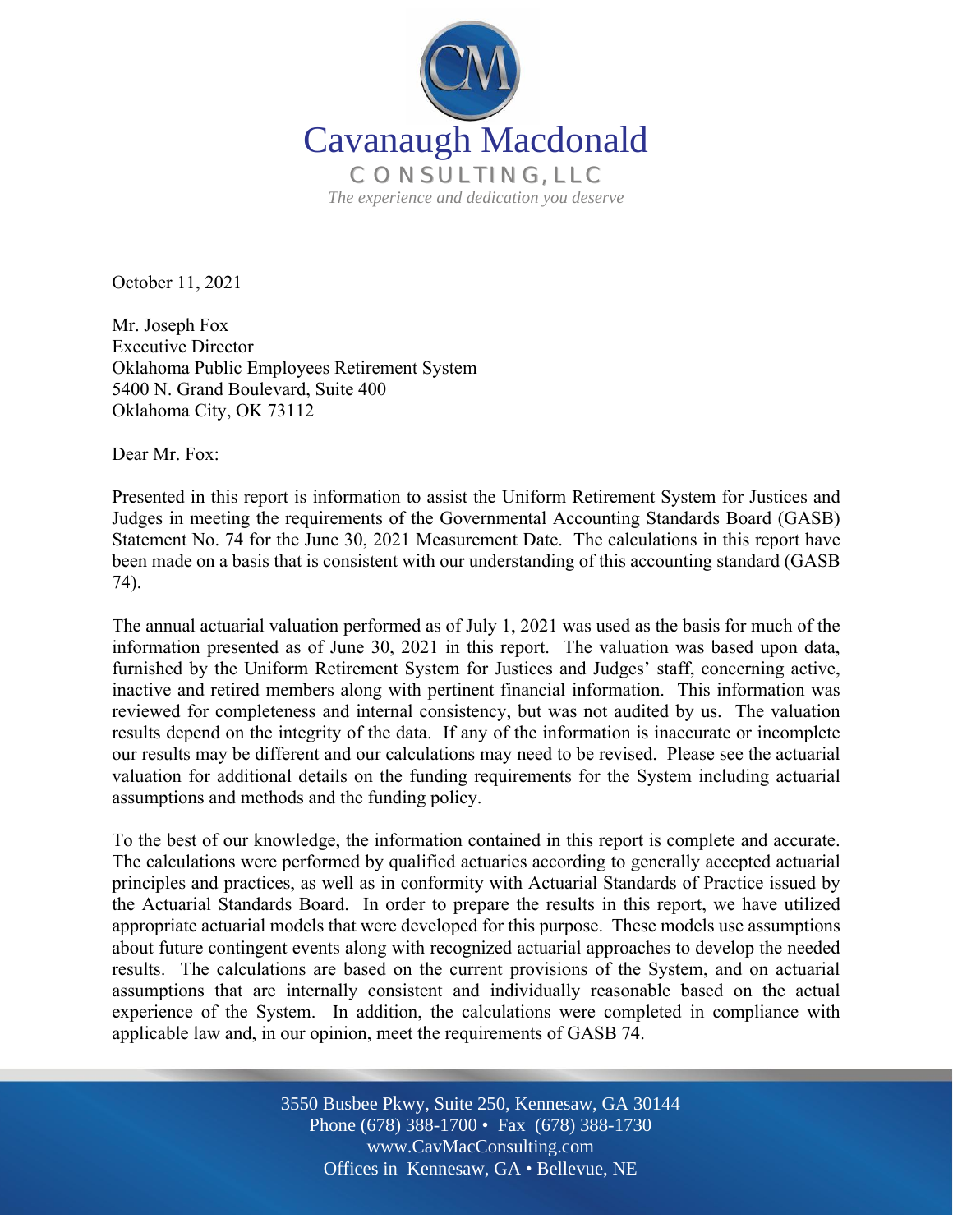

Mr. Joseph Fox October 11, 2021 Page 2

These results are only for financial reporting and may not be appropriate for funding purposes or other types of analysis. Calculations for purposes other than satisfying the requirements of GASB 74 may produce significantly different results. Future actuarial results may differ significantly from the current results presented in this report due to such factors as changes in plan experience or changes in economic or demographic assumptions.

We, Alisa Bennett, FSA, and Brent A. Banister, FSA, are members of the American Academy of Actuaries and meet the Qualification Standards to render the actuarial opinion contained herein. We are available to answer any questions on the material contained in this report or to provide explanations or further details as may be appropriate.

Respectfully submitted,

Alia Bank

President Chief Actuary

Burt a Bante

Alisa Bennett, FSA, EA, FCA, MAAA Brent A. Banister, PhD, FSA, EA, FCA, MAAA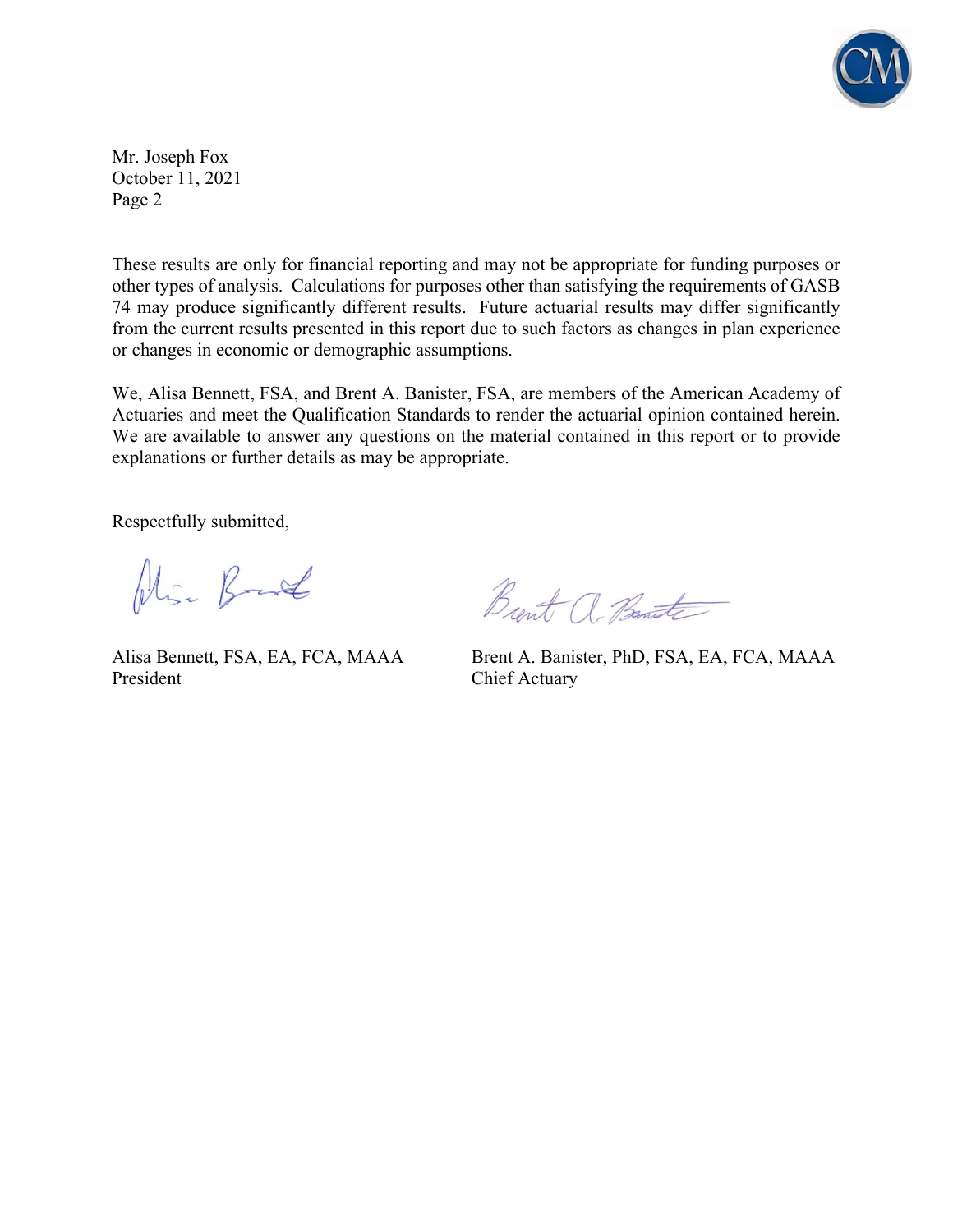

## **TABLE OF CONTENTS**

| <b>Section</b> | Item                                | Page No. |  |  |
|----------------|-------------------------------------|----------|--|--|
|                | <b>Summary of Principal Results</b> |          |  |  |
|                | Introduction                        |          |  |  |
| $\mathbf{I}$   | Notes to Financial Statements       |          |  |  |
| $\mathbf{I}$   | Required Supplementary Information  |          |  |  |

## **Appendix**

| A | Required Supplementary Information Tables<br>Exhibit $A$ – Schedule of Changes in the Net OPEB<br>Liability/(Asset)<br>Exhibit $B$ – Schedule of Employer Contributions |     |
|---|-------------------------------------------------------------------------------------------------------------------------------------------------------------------------|-----|
| B | Summary of Main Benefit Provisions                                                                                                                                      | 15. |
| C | <b>Statement of Actuarial Assumptions</b>                                                                                                                               | 19  |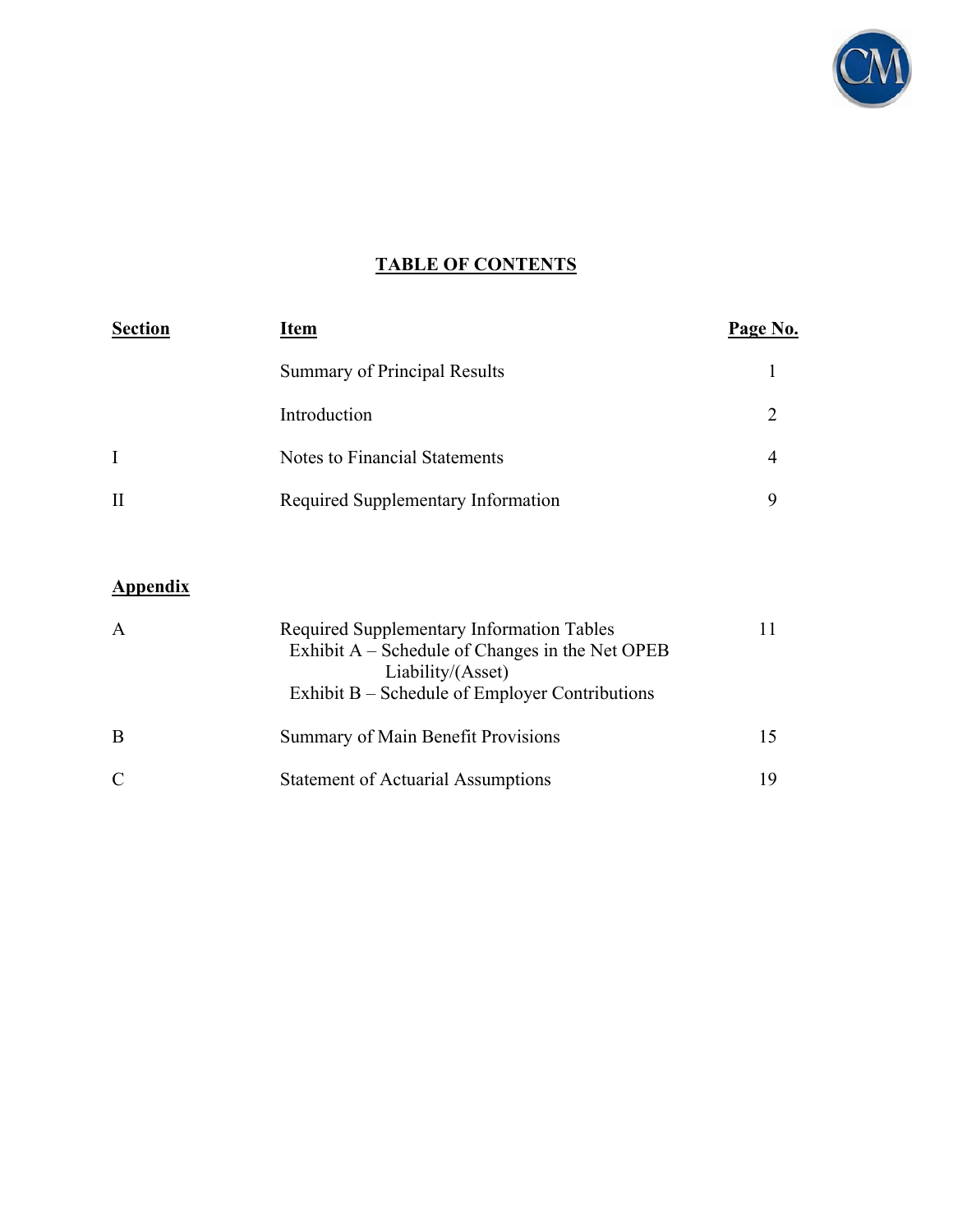

## **REPORT OF THE ANNUAL GASB STATEMENT NO. 74**

## **UNIFORM RETIREMENT SYSTEM FOR JUSTICES AND JUDGES**

| <b>Valuation Date (VD):</b>                                      | July 1, 2021  |
|------------------------------------------------------------------|---------------|
| <b>Prior Measurement Date:</b>                                   | June 30, 2020 |
| <b>Measurement Date (MD):</b>                                    | June 30, 2021 |
|                                                                  |               |
| <b>Membership Data:</b>                                          |               |
| Retirees and Beneficiaries                                       | 163           |
| <b>Inactive Vested Members</b>                                   | 17            |
| <b>Inactive Nonvested Members</b>                                | $\Omega$      |
| <b>Active Employees</b>                                          | 264           |
| Total                                                            | 444           |
|                                                                  |               |
| <b>Single Equivalent Interest Rate (SEIR):</b>                   |               |
| Long-Term Expected Rate of Return                                | 6.50%         |
| Municipal Bond Index Rate at Prior Measurement Date              | 2.19%         |
| Municipal Bond Index Rate at Measurement Date                    | 2.13%         |
| Year in which Fiduciary Net Position is Projected to be Depleted | N/A           |
| Single Equivalent Interest Rate at Prior Measurement Date        | $6.50\%$      |
| Single Equivalent Interest Rate at Measurement Date              | 6.50%         |
|                                                                  |               |
| <b>Net OPEB Liability/(Asset):</b>                               |               |
| Total OPEB Liability (TOL)                                       | \$2,907,424   |
| Fiduciary Net Position (FNP)                                     | 4,300,474     |
| Net OPEB Liability/(Asset) ( $NOL = TOL - FNP$ )                 | (\$1,393,050) |
| FNP as a percentage of TOL                                       | 147.91%       |
|                                                                  |               |

## **SUMMARY OF PRINCIPAL RESULTS**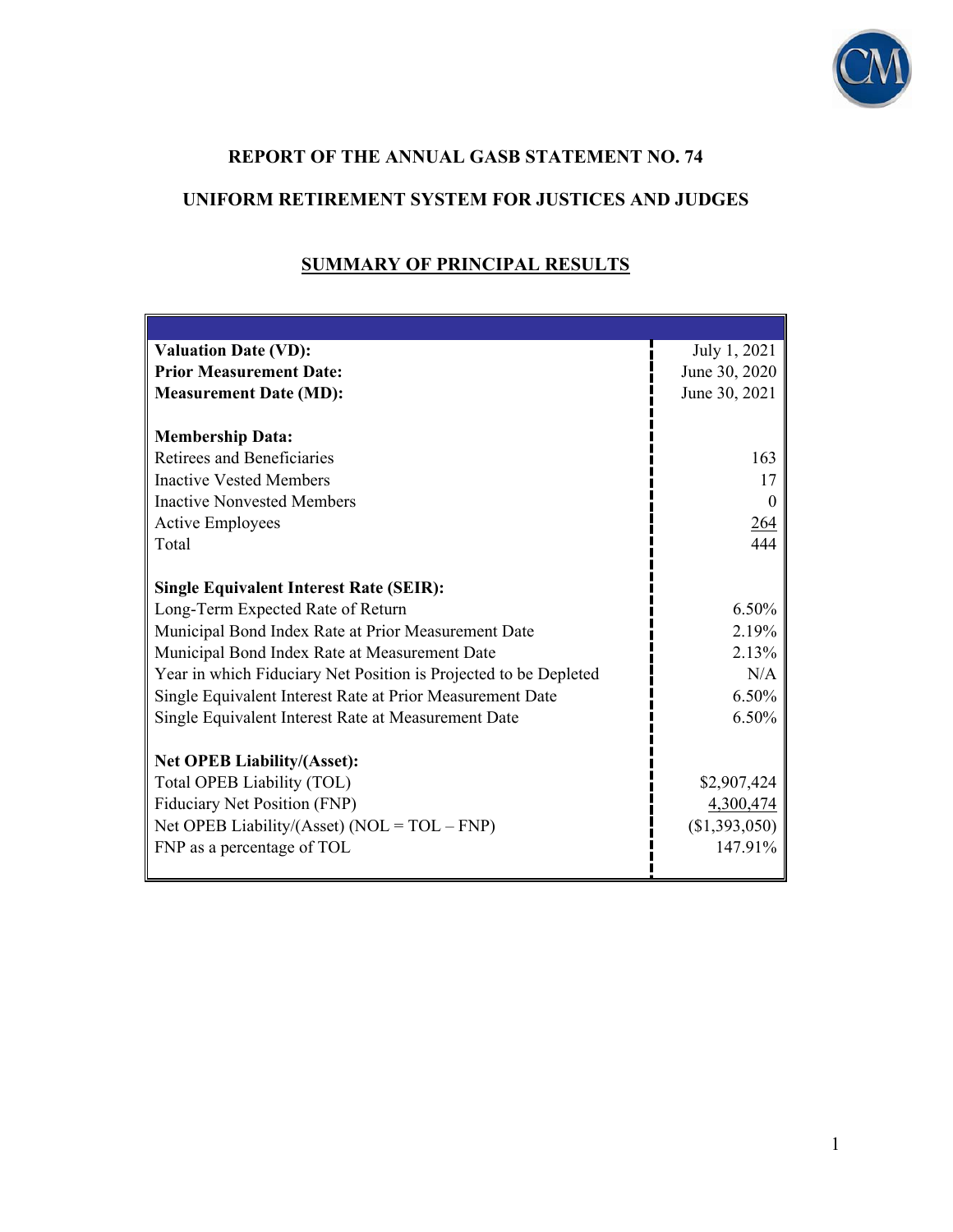

### **INTRODUCTION**

The Governmental Accounting Standards Board issued Statement No. 74 (GASB 74), *"Financial Reporting for Postemployment Benefit Plans other than Pension Plans"*, in June 2015. The effective date for reporting under GASB 74 for the Uniform Retirement System for Justices and Judges was fiscal year end June 30 2017.

This report, prepared as of June 30, 2021 (the Measurement Date), presents information to assist the Uniform Retirement System for Justices and Judges in meeting the requirements of GASB 74. Much of the material provided in this report is based on the data, assumptions and results of the annual actuarial valuation of the System performed as of July 1, 2021 (the Valuation Date). The results of that valuation were detailed in a report dated October 11, 2021.

GASB 74 discloses the Total OPEB Liability (TOL) utilizing the Entry Age Normal actuarial cost method. The Net OPEB Liability (NOL) is equal to the TOL minus the System's Fiduciary Net Position (FNP) (basically the fair (market) value of assets). The benefit provisions recognized in the calculation of the TOL are summarized in Appendix B.

Among the items needed for the liability calculation is the discount rate, or Single Equivalent Interest Rate (SEIR), as described by GASB 74. To determine the SEIR, the FNP must be projected, using GASB 74 guidelines, into the future for as long as there are anticipated benefits payable under the plan's provisions applicable to the members and beneficiaries of the System on the Measurement Date. If the FNP is not projected to be depleted at any point in the future, the long-term expected rate of return on plan investments expected to be used to finance the benefit payments may be used as the SEIR.

If, however, the FNP is projected to be depleted at a future measurement date, the SEIR is determined as the single rate that will generate a present value of benefit payments equal to the sum of the present value determined by discounting all projected benefit payments through the date of depletion by the long-term expected rate of return, and the present value determined by discounting those benefits after the date of depletion by a 20-year tax-exempt municipal bond (rating AA/Aa or higher) rate. The rate used, if necessary, for this purpose is the monthly average of the Bond Buyers General Obligation 20-year Municipal Bond Index Rate (formerly published monthly by the Board of Governors of the Federal Reserve System) (2.13%).

Our calculations indicate that the FNP is not projected to be depleted, so the Municipal Bond Index Rate is not used in the determination of the SEIR for either the June 30, 2020 or the June 30, 2021 TOL. The SEIR for both the Measurement Date and the Prior Measurement Date is 6.50%, the longterm assumed rate of return on investments. Please see Paragraph 35.b.(2) for more explanation of the development of the SEIR.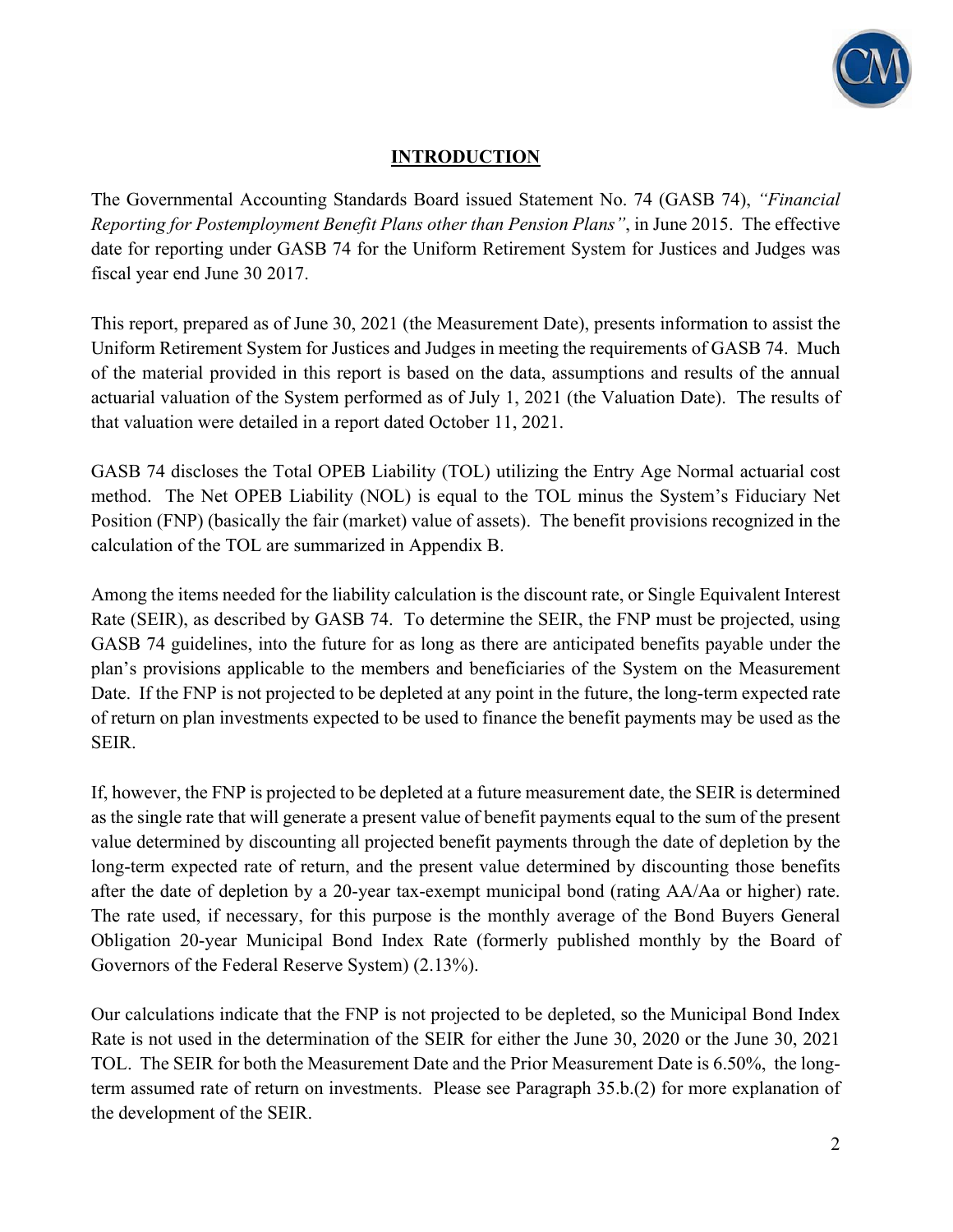

The FNP projections are based upon the Uniform Retirement System for Justices and Judges' financial status on the Measurement Date, the indicated set of methods and assumptions, and the requirements of GASB 74. As such, the FNP projections are not reflective of the cash flows and asset accumulations that would occur on an ongoing plan basis, reflecting the impact of future members. Therefore, the results of this test do not necessarily indicate whether or not the fund will actually run out of money, the financial condition of the System, or the System's ability to make benefit payments in future years.

The sections that follow provide the results of all the necessary calculations, presented in the order laid out in GASB 74 for note disclosure and Required Supplementary Information (RSI).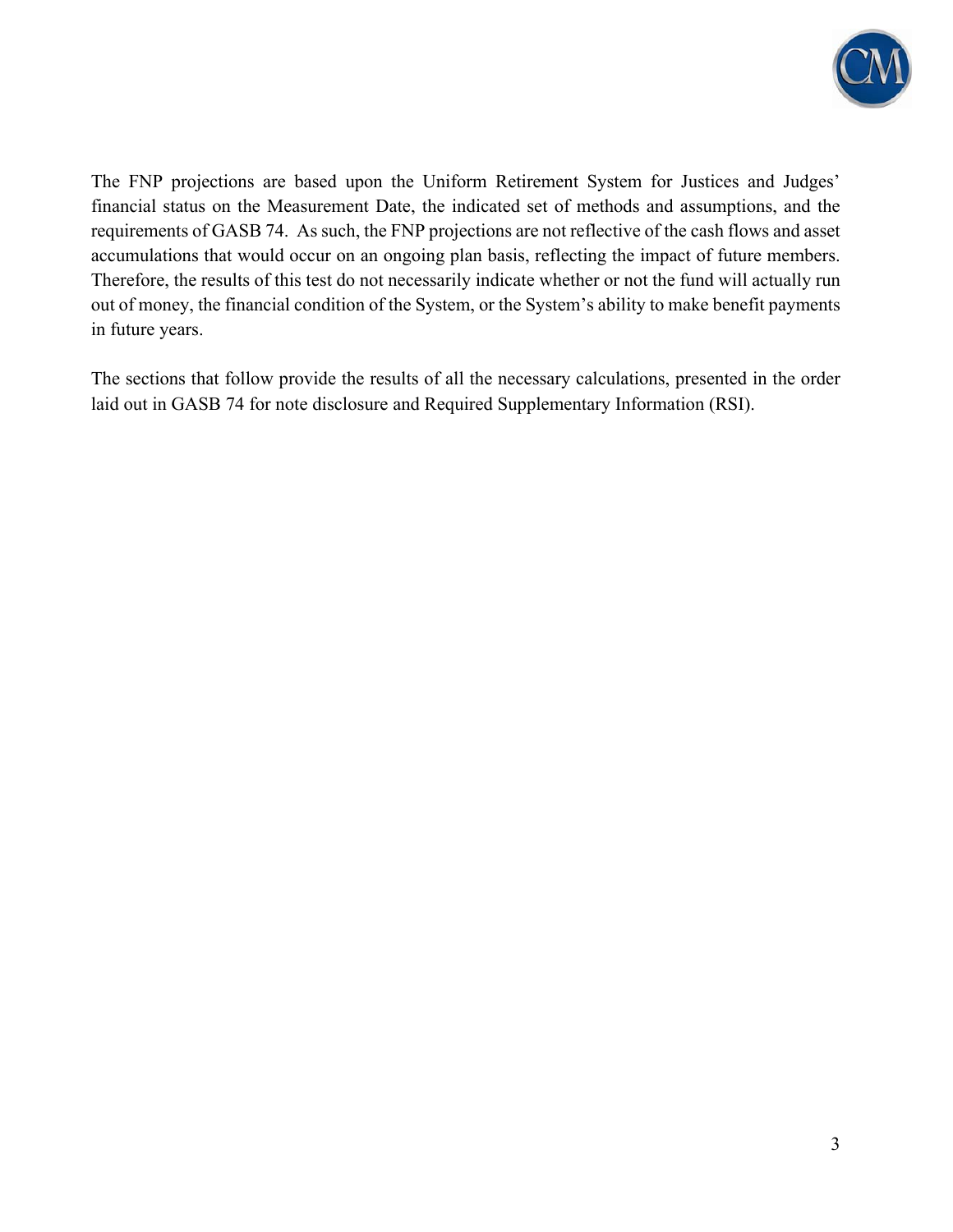

## **SECTION I – NOTES TO FINANCIAL STATEMENTS**

The material presented herein will follow the order presented in GASB 74. Paragraph numbers are provided for ease of reference.

**Paragraphs 34.a. (1)-(3):** This information will be supplied by the System.

**Paragraph 34.a. (4):** The data required regarding the membership of the System were furnished by the System. The following table summarizes the membership of the System as of July 1, 2021, the date of the valuation used to determine the June 30, 2021 Total OPEB Liability.

| Number as of July 1, 2021                |     |  |  |  |  |  |  |
|------------------------------------------|-----|--|--|--|--|--|--|
| Inactive Members Or Their Beneficiaries  | 163 |  |  |  |  |  |  |
| <b>Currently Receiving Benefits</b>      |     |  |  |  |  |  |  |
| Inactive Members Entitled To But Not Yet | 17  |  |  |  |  |  |  |
| Receiving Benefits                       |     |  |  |  |  |  |  |
| Nonvested Terminations                   |     |  |  |  |  |  |  |
| <b>Active Members</b>                    | 264 |  |  |  |  |  |  |
| Total                                    |     |  |  |  |  |  |  |

#### **Membership**

**Paragraphs 34.a. (5)-(6) and Paragraphs 34.b.-e.:** This information will be supplied by the System.

**Paragraph 35.a. (1)-(4):** As stated earlier, the NOL is equal to the TOL minus the FNP. That result, as of June 30, 2021, is presented in the following table.

| <b>Fiscal Year Ending June 30, 2021</b>                           |   |             |  |  |  |  |  |  |
|-------------------------------------------------------------------|---|-------------|--|--|--|--|--|--|
|                                                                   |   |             |  |  |  |  |  |  |
| <b>Total OPEB Liability</b>                                       | S | 2,907,424   |  |  |  |  |  |  |
| <b>Fiduciary Net Position</b>                                     |   | 4,300,474   |  |  |  |  |  |  |
| Net OPEB Liability/(Asset)                                        | S | (1,393,050) |  |  |  |  |  |  |
| Ratio of Fiduciary Net Position to Total<br><b>OPEB</b> Liability |   | 147.91%     |  |  |  |  |  |  |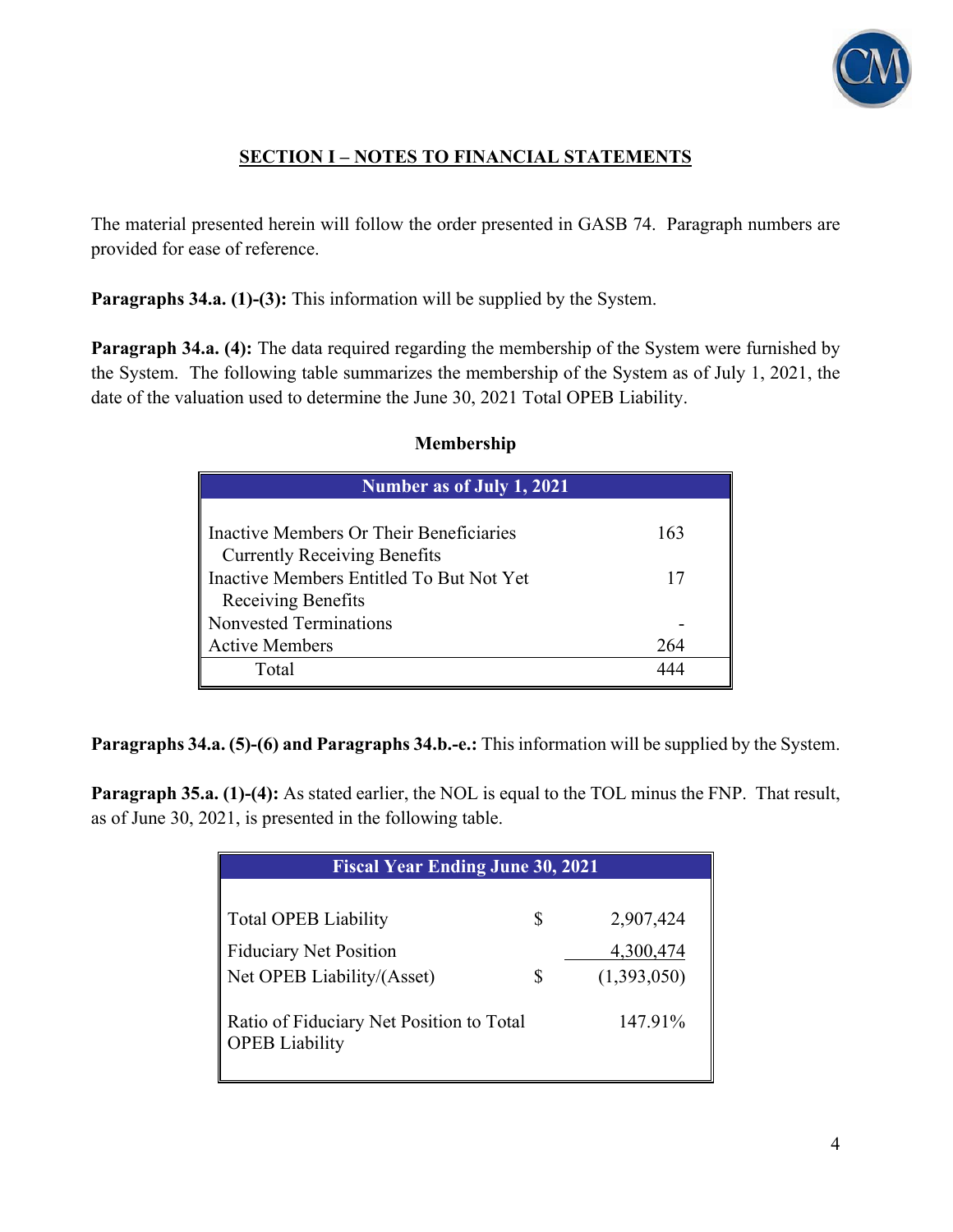

**Paragraph 35.b.:** This paragraph requires information to be disclosed regarding the actuarial assumptions and other inputs used to measure the TOL. The complete set of actuarial assumptions and other inputs utilized in developing the TOL are outlined in Appendix C. The TOL as of June 30, 2021 was determined based on an actuarial valuation prepared as of July 1, 2021, using the following actuarial assumptions and other inputs:

| Price Inflation                                                                               | 2.50 percent                        |
|-----------------------------------------------------------------------------------------------|-------------------------------------|
| Salary increases, including price inflation                                                   | 3.50 percent                        |
| Long-term Rate of Return, net of investment<br>expense, including price inflation             | 6.50 percent                        |
| Municipal Bond Index Rate                                                                     |                                     |
| <b>Prior Measurement Date</b>                                                                 | 2.19 percent                        |
| <b>Measurement Date</b>                                                                       | 2.13 percent                        |
| Year FNP is projected to be depleted                                                          | N/A                                 |
| Single Equivalent Interest Rate, net of plan<br>investment expense, including price inflation |                                     |
| <b>Prior Measurement Date</b>                                                                 | 6.50 percent                        |
| <b>Measurement Date</b>                                                                       | 6.50 percent                        |
| <b>Healthcare Cost Trend Rate</b>                                                             | N/A                                 |
| Mortality                                                                                     | Pub-2010 Below Median, General Memb |

ership Active/Retiree Healthy Mortality Table with base rates projected to 2030 using Scale MP-2019. Male rates are set back one year, and female rates are set forward one year.

> Disability mortality rates were based on the post-retirement mortality rates with rates set forward 12 years.

The actuarial assumptions used in the valuation are based on the results of the most recent actuarial experience study, which covered the three-year period ending June 30, 2019. The experience study report is dated May 13, 2020.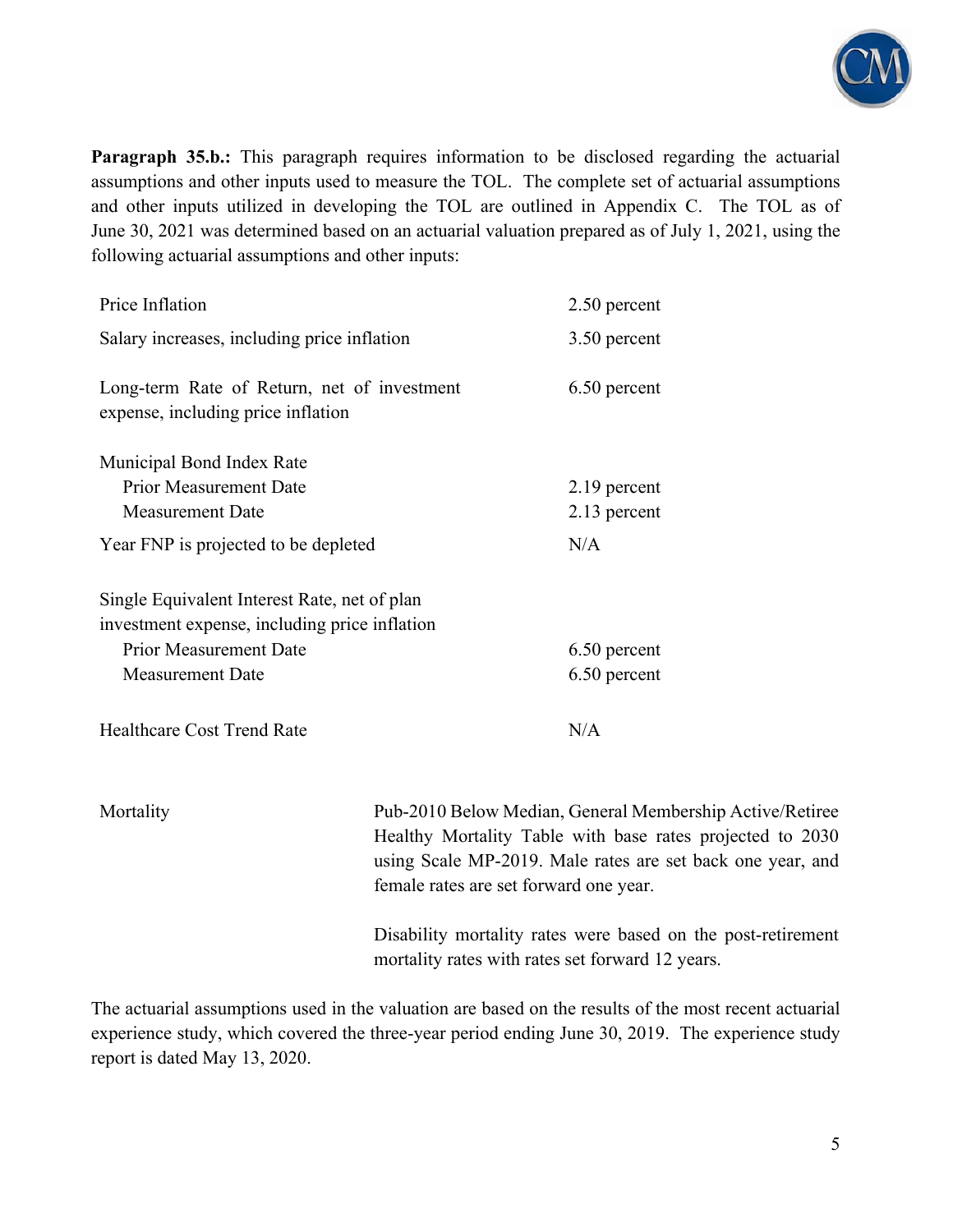

#### **Paragraph 35.b.(1)**

**Sensitivity analysis:** The disclosure of the sensitivity of the Net OPEB Liability to changes in the healthcare cost trend rate. The TOL is based on a medical benefit that is a flat dollar amount, therefore, it is unaffected by a healthcare cost trend rate. An increase or decrease in the trend rate would have no effect on the TOL.

#### **Paragraph 35.b.(2)**

- **(a) Discount rate (SEIR):** The discount rate used to measure the TOL at June 30, 2021 was 6.50 percent. There was no change in the SIER since the Prior Measurement Date.
- **(b) Projected cash flows:** The projection of cash flows used to determine the discount rate assumed that plan contributions from members and the State of Oklahoma will be made at the current contribution rates as set out in state statute:
	- a. Employee contribution rate: 8.00%
	- b. State contribution rate: 22.00%
	- c. Administrative expenses in the prior year were projected forward with price inflation as an estimate for administrative expenses in current and future years. The portion of expenses in future years allocated to the current members was based on the proportionate share of covered payroll in each year for the remainder of the existing members to the total covered payroll for all members.
	- d. Both pension and OPEB benefits are paid by the trust as a whole.

Based on those assumptions, the System's FNP was projected to be available to make all projected future benefit payments of current System members. Therefore, the long-term expected rate of return on System investments of 6.50% was applied to all periods of projected benefit payments to determine the TOL.

The FNP projections are based upon the System's financial status on the Measurement Date, the indicated set of methods and assumptions, and the requirements of GASB 74. As such, the FNP projections are not reflective of the cash flows and asset accumulations that would occur on an ongoing System basis, reflecting the impact of future members. Therefore, the results of this test do not necessarily indicate whether or not the fund will actually run out of money, the financial condition of the System, or the System's ability to make benefit payments in future years.

**(c) Long-term rate of return:** The long-term expected rate of return on plan investments is reviewed as part of the experience study. Several factors are considered in evaluating the long-term rate of return assumption, including long-term historical data, estimates inherent in current market data, and an analysis in which best-estimate ranges of expected future real rates of return (expected returns, net of investment expense and inflation), along with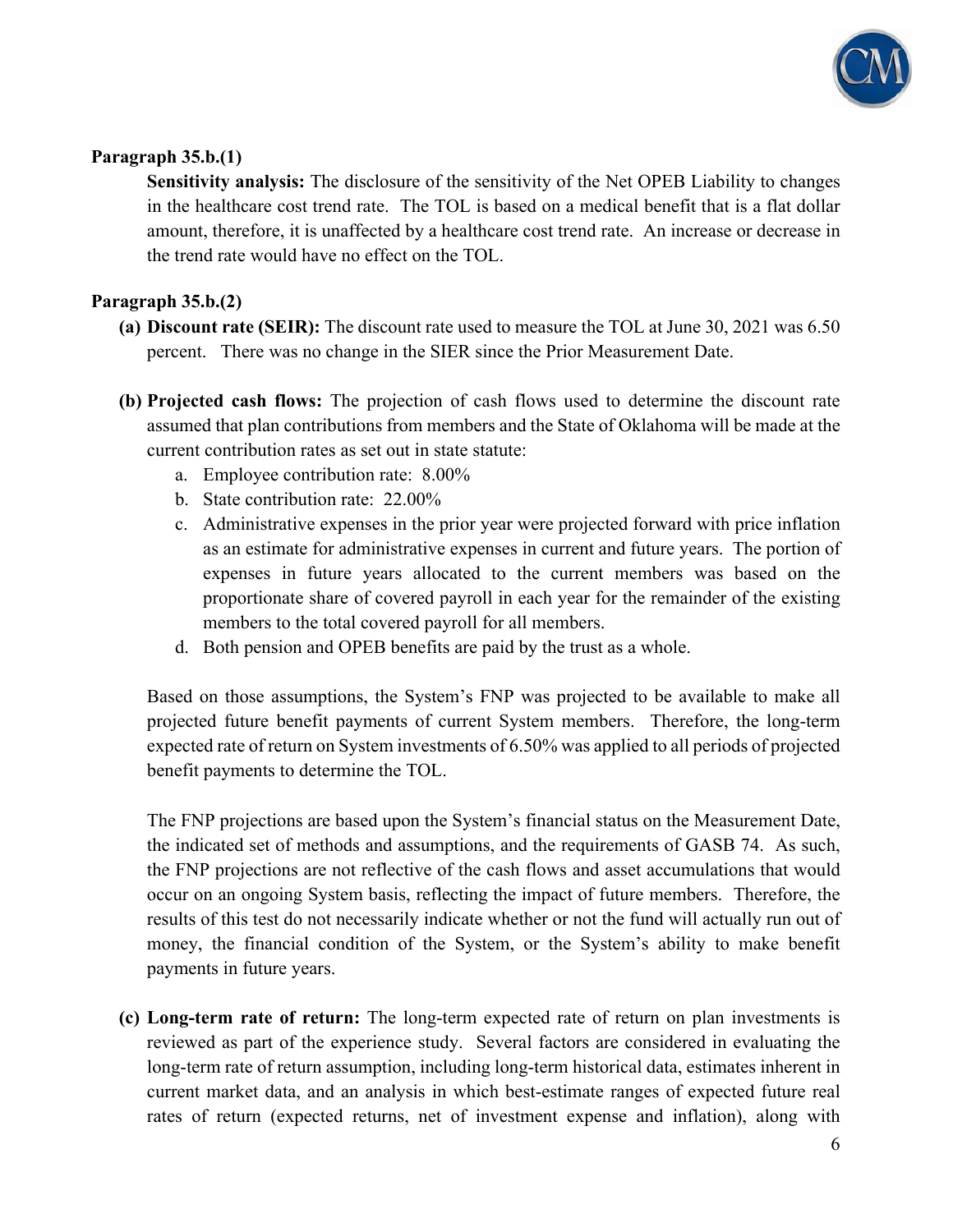

estimates of variability and correlations for each asset class, were developed by the System's investment consultant. These ranges were combined to develop the long-term expected rate of return by weighting the expected future real rates of return by the target asset allocation percentage and then adding expected inflation. The capital market assumptions developed by investment consultants are often intended for use over a 10-year investment horizon and are not always useful in setting the long-term rate of return for funding OPEB plans which covers a longer timeframe. The long-term rate of return assumption is intended to be a long-term assumption (30 to 50 years) and is not expected to change absent a significant change in the asset allocation, a change in the inflation assumption, or a fundamental change in the market that alters expected returns in future years.

- **(d) Municipal bond rate:** A municipal bond rate was not used in determining the discount rate. If it were required, the rate would be 2.13% on the Measurement Date.
- **(e) Periods of projected benefit payments:** Projected future benefit payments for all current plan members until benefit payments ran out.

|                                    | (f) Assumed asset allocation: The target asset allocation and best estimates of arithmetic real |
|------------------------------------|-------------------------------------------------------------------------------------------------|
|                                    | rates of return for each major asset class, as used in the June 30, 2019 experience study, are  |
| summarized in the following table: |                                                                                                 |

| <b>Asset Class</b>            | <b>Target</b><br><b>Allocation</b> | <b>Long-Term Expected</b><br><b>Real Rate of Return*</b> |
|-------------------------------|------------------------------------|----------------------------------------------------------|
| US Large Cap Equity           | 34.0%                              | 4.7%                                                     |
| <b>US Small Cap Equity</b>    | $6.0\%$                            | 5.8%                                                     |
| Int'l Developed Equity        | 23.0%                              | 6.5%                                                     |
| <b>Emerging Market Equity</b> | $5.0\%$                            | 8.5%                                                     |
| Core Fixed Income             | 25.0%                              | $0.5\%$                                                  |
| Long Term Treasuries          | $3.5\%$                            | $0.0\%$                                                  |
| <b>US TIPS</b>                | 3.5%                               | $0.3\%$                                                  |
| Total                         | 100.0%                             |                                                          |

\*Arithmetic mean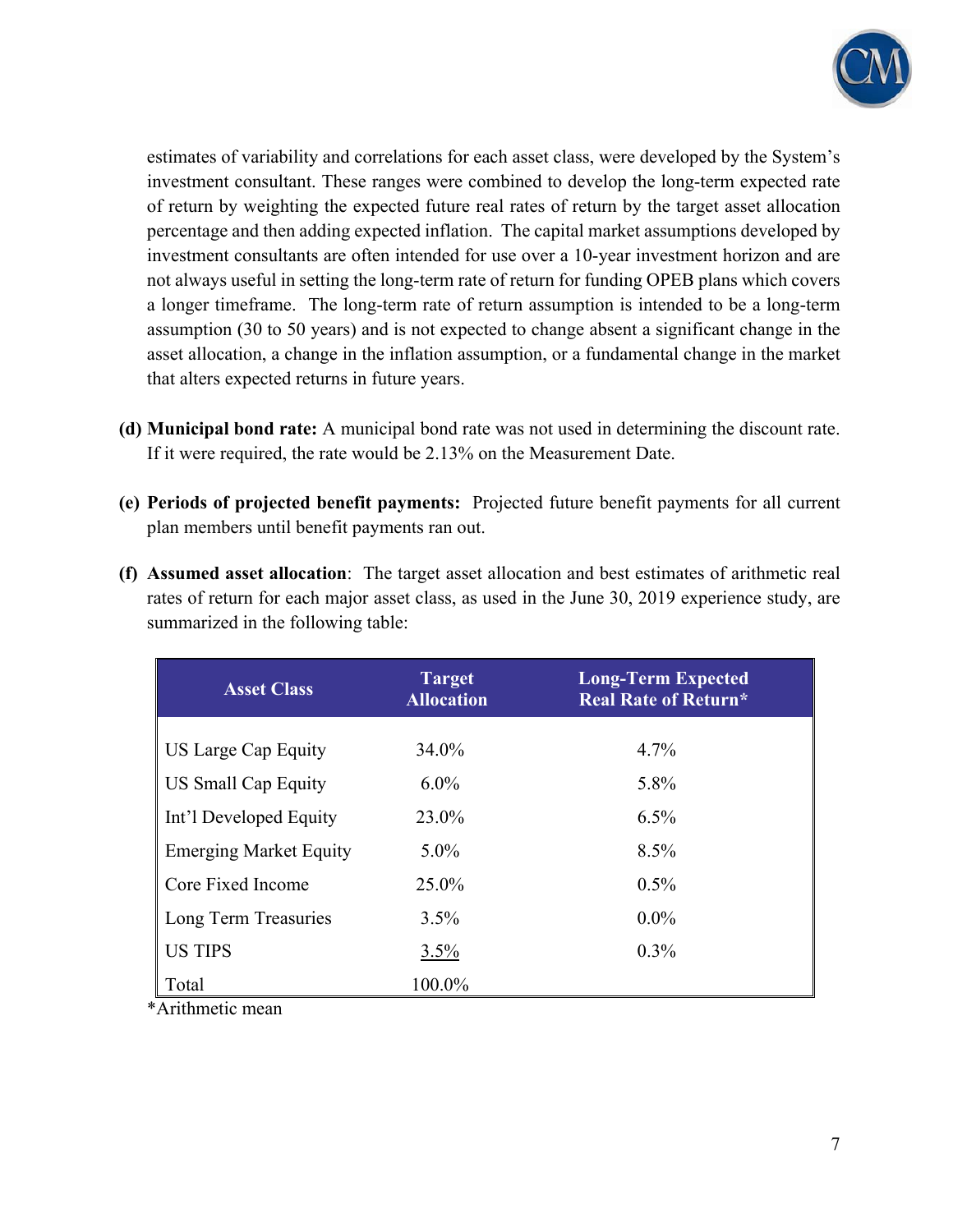

**(g) Sensitivity analysis:** This paragraph requires disclosure of the sensitivity of the NOL to changes in the discount rate*.* The following presents the NOL of the System, calculated using the discount rate of 6.50 percent, as well as the System's NOL calculated using a discount rate that is 1-percentage-point lower (5.50 percent) or 1-percentage-point higher (7.50 percent) than the current rate:

|                            | 1% Decrease   | <b>Current Discount</b> | 1% Increase   |
|----------------------------|---------------|-------------------------|---------------|
|                            | $(5.50\%)$    | Rate $(6.50\%)$         | $(7.50\%)$    |
| Total OPEB Liability       | \$3,151,554   | \$2,907,424             | \$2,693,113   |
| Fiduciary Net Position     | 4,300,474     | 4,300,474               | 4,300,474     |
| Net OPEB Liability/(Asset) | (\$1,148,920) | (\$1,393,050)           | (\$1,607,361) |

**Paragraph 35.c.:** The TOL at June 30, 2021 is based upon an actuarial valuation prepared as of July 1, 2021.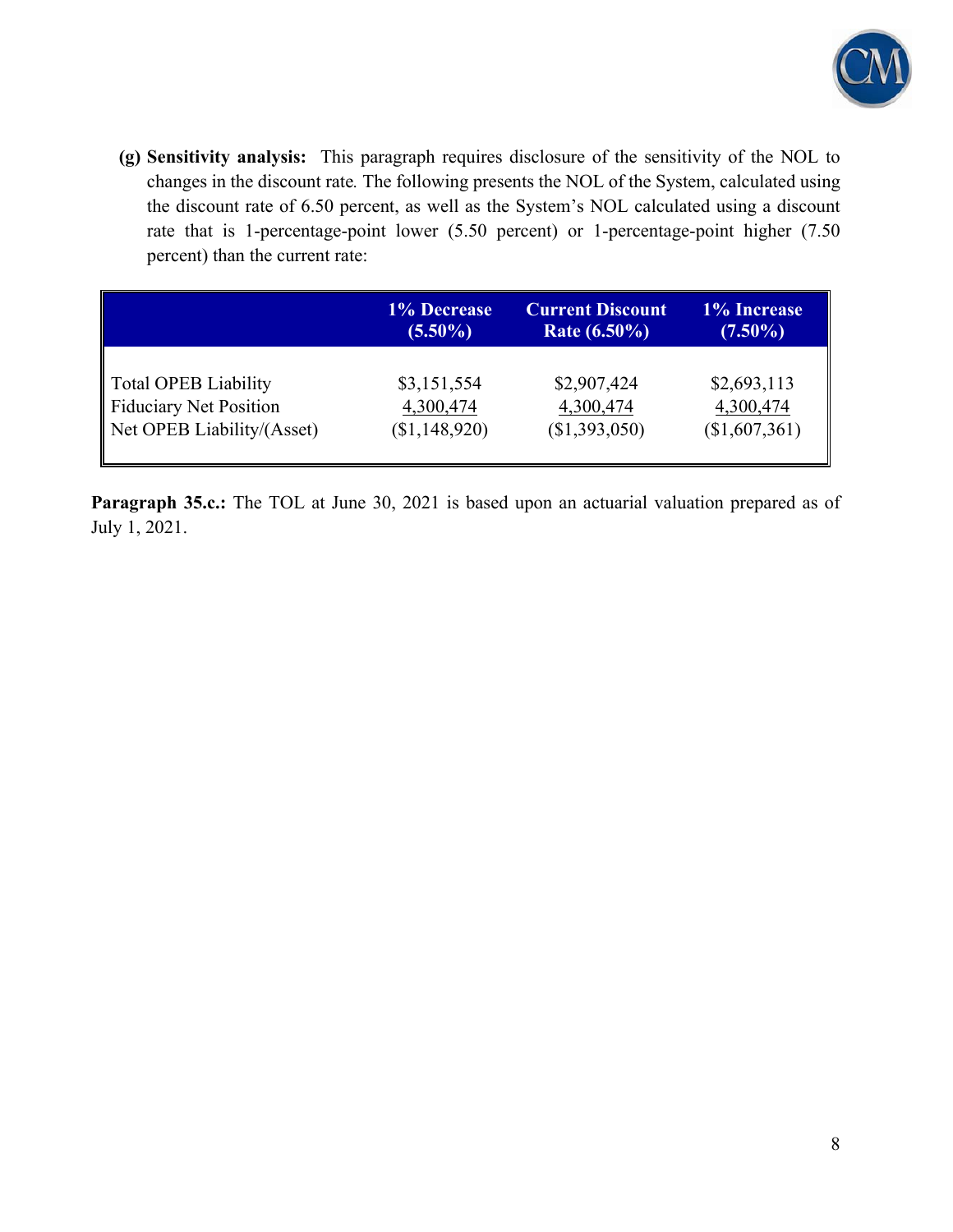

### **SECTION II – REQUIRED SUPPLEMENTARY INFORMATION**

There are several tables of Required Supplementary Information (RSI) that need to be included in the System's financial statements:

**Paragraphs 36.a.-c.:** The required tables of schedules are provided in Appendix A. **Paragraph 36.d.:** The money-weighted rates of return will be supplied by the System.

**Paragraph 38**: The following information should be noted regarding the RSI, particularly for the *Schedule of Employer Contributions*:

*Changes of benefit and funding terms:* The following changes to the plan provisions were made by the Oklahoma Legislature and reflected in the valuation performed as of July 1 listed below:

None.

#### *Changes in actuarial assumptions:*

7/1/2020 valuation:

- Decrease the investment return from 7.00% to 6.50%.
- Decrease the price inflation from 2.75% to 2.50%.
- Decrease the salary scale assumption from 3.75% to 3.50%.
- Decrease the payroll growth from 3.50% to 3.25%.
- Change mortality assumption to reflect recent mortality experience.

7/1/2017 valuation:

- Decrease the investment return from 7.25% to 7.00%.
- Decrease the price inflation from 3.00% to 2.75%.
- Decrease the real wage growth from 1.00% to 0.75%.
- Change mortality assumption to reflect recent mortality improvements.
- Salary scale assumption was decreased from 5.00% to 3.75%
- Retirement rates were revised.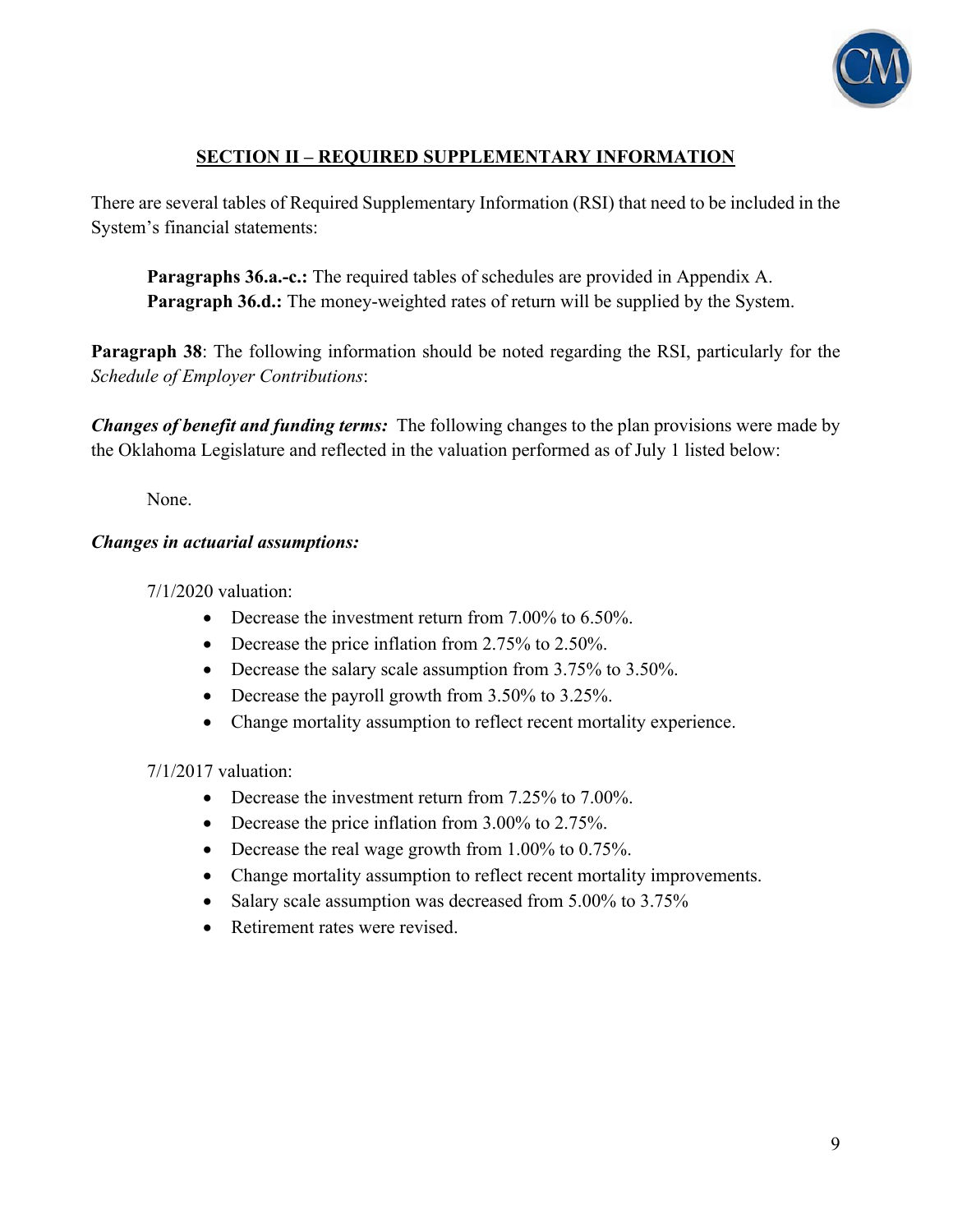

#### *Method and assumptions used in calculations of actuarially determined contributions.*

The System is funded with fixed contribution rates for the employees and the state. The Actuarially Determined Contributions in the *Schedule of Employer Contributions* are calculated as of the beginning of the fiscal year in which contributions are reported.

The following actuarial methods and assumptions (from the July 1, 2020 actuarial valuation) were used to determine the Actuarially Determined Contribution reported for Fiscal Year End 2021 in that schedule:

| Actuarial cost method                                                                | Entry age normal                    |
|--------------------------------------------------------------------------------------|-------------------------------------|
| Amortization method                                                                  | Level percentage of payroll, closed |
| Remaining amortization period                                                        | 7 years                             |
| Asset valuation method                                                               | 5-year smoothed market              |
| Price Inflation                                                                      | 2.50 percent                        |
| Salary increase, including price<br>inflation                                        | 3.50 percent                        |
| Long-term Rate of Return, net of<br>investment expense, including<br>price inflation | 6.50 percent                        |
| <b>Healthcare Cost Trend Rate</b>                                                    | N/A                                 |

Please see the information presented earlier in regard to Paragraph 38 for detailed information on the benefit changes and assumption changes that may have impacted the Actuarially Determined Contributions shown in the *Schedule of Employer Contributions*.

It should be noted that the funding valuation develops a combined pension and OPEB rate.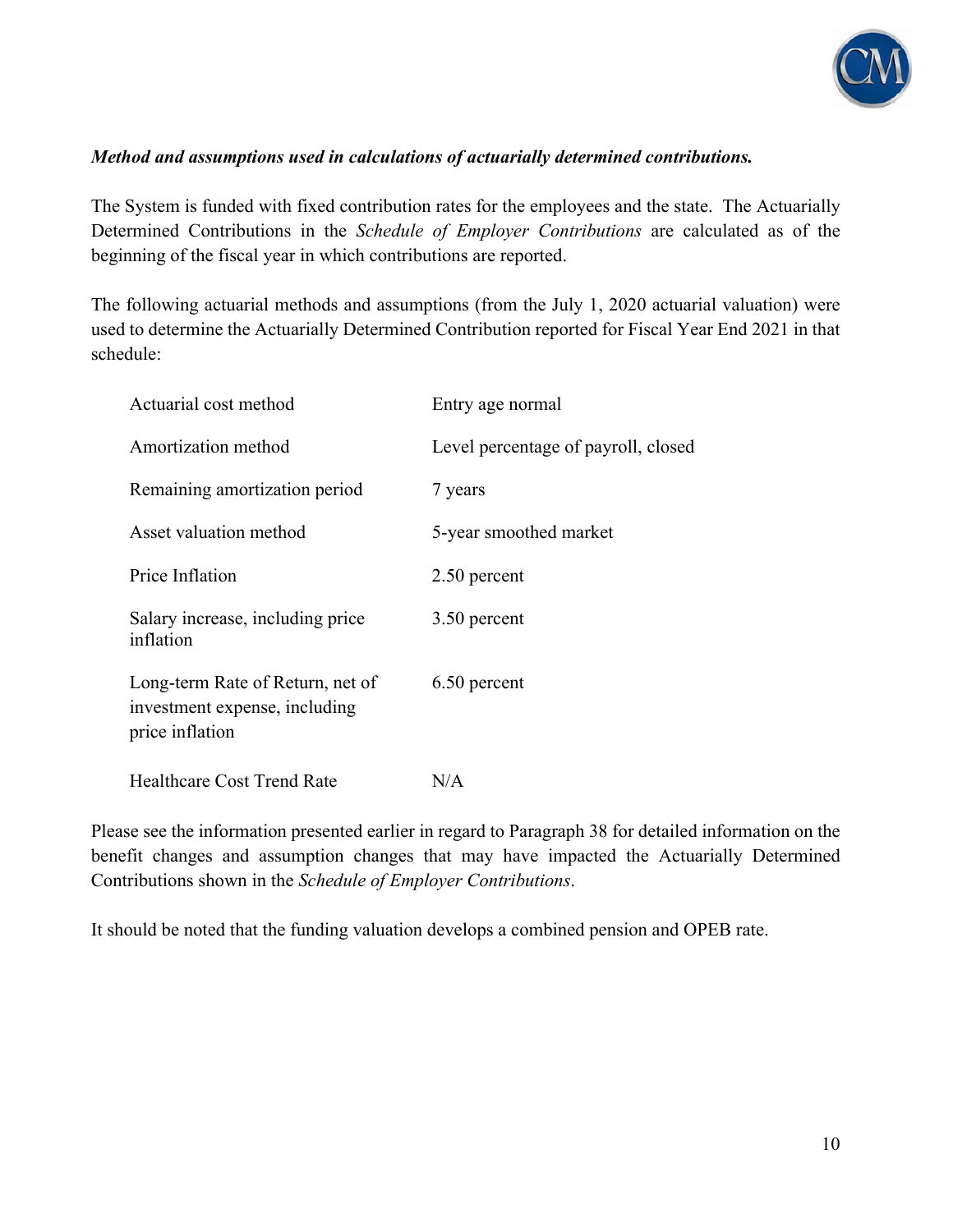

## **APPENDIX A**

## **REQUIRED SUPPLEMENTARY INFORMATION**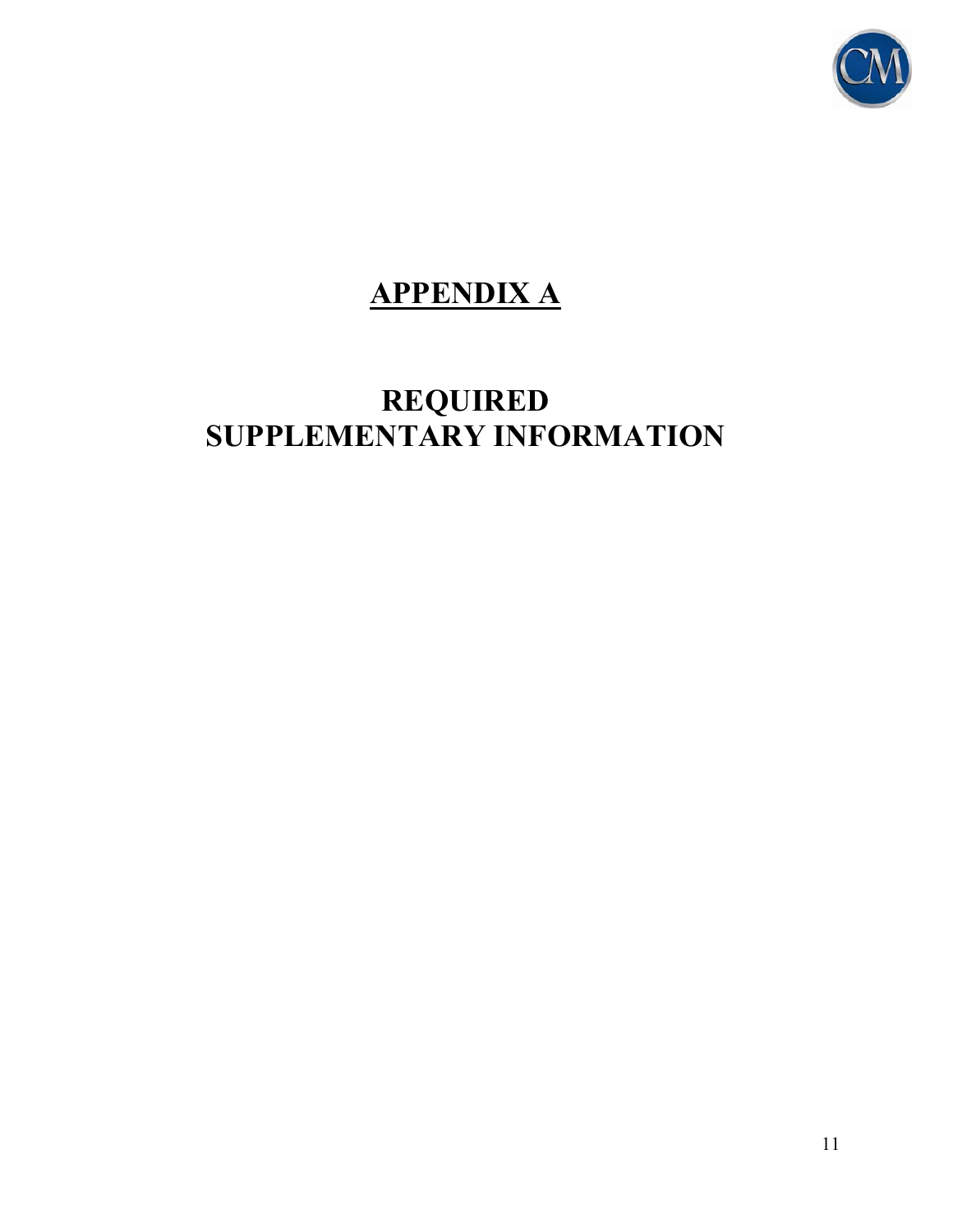

#### **Exhibit A**

#### **GASB 74 Paragraph 36.a. SCHEDULE OF CHANGES IN THE NET OPEB LIABILITY/(ASSET)**

|                                                 | 2021             | 2020             | 2019             | 2018           | 2017        | 2016 | 2015 | 2014 | 2013 | 2012 |
|-------------------------------------------------|------------------|------------------|------------------|----------------|-------------|------|------|------|------|------|
| <b>Total OPEB Liability</b>                     |                  |                  |                  |                |             |      |      |      |      |      |
| Service Cost                                    | \$114,182        | \$107,529        | \$113,634        | \$112,479      | \$122,634   |      |      |      |      |      |
| Interest                                        | 180,007          | 189,776          | 183,936          | 182,707        | 174,008     |      |      |      |      |      |
| Benefit changes                                 | $\theta$         | $\Omega$         | $\theta$         | $\mathbf{0}$   | $\Omega$    |      |      |      |      |      |
| Difference between expected                     |                  |                  |                  |                |             |      |      |      |      |      |
| and actual experience                           | (51,695)         | (138, 418)       | (11, 539)        | (88, 495)      | (13,276)    |      |      |      |      |      |
| Changes of assumptions                          | $\boldsymbol{0}$ | 106,682          | $\theta$         | $\mathbf{0}$   | 106,936     |      |      |      |      |      |
| Benefit payments                                | (205,590)        | (208,740)        | (196, 665)       | (181, 860)     | (178,710)   |      |      |      |      |      |
| Refunds of contributions                        | $\overline{0}$   | $\boldsymbol{0}$ | 0                | $\overline{0}$ | 0           |      |      |      |      |      |
| Net change in Total OPEB Liability              | \$36,904         | \$56,829         | \$89,366         | \$24,831       | \$211,592   |      |      |      |      |      |
|                                                 |                  |                  |                  |                |             |      |      |      |      |      |
| Total OPEB Liability - beginning*               | \$2,870,520      | \$2,813,691      | \$2,724,325      | \$2,699,494    | \$2,487,902 |      |      |      |      |      |
| Total OPEB Liability - ending (a)               | \$2,907,424      | \$2,870,520      | \$2,813,691      | \$2,724,325    | \$2,699,494 |      |      |      |      |      |
| <b>Plan Fiduciary Net Position</b>              |                  |                  |                  |                |             |      |      |      |      |      |
| Contributions – employer                        | \$231,600        | \$202,800        | \$187,200        | \$180,000      | \$177,600   |      |      |      |      |      |
| Contributions - non-employer                    | $\mathbf{0}$     | $\theta$         | $\theta$         | $\mathbf{0}$   |             |      |      |      |      |      |
| Contributions – member                          | $\theta$         | $\Omega$         | $\theta$         | 0              |             |      |      |      |      |      |
| Net investment income                           | 821,974          | 143,823          | 190,048          | 250,817        | 330,457     |      |      |      |      |      |
| Benefit payments                                | (205, 590)       | (208,740)        | (196,665)        | (181, 860)     | (178, 710)  |      |      |      |      |      |
| Administrative expense                          | (1,506)          | (1,605)          | (1, 582)         | (1, 472)       | (1,392)     |      |      |      |      |      |
| Refunds of contributions                        | 0                | $\Omega$         | $\Omega$         | $\Omega$       |             |      |      |      |      |      |
| Other                                           | $\boldsymbol{0}$ | $\boldsymbol{0}$ | $\boldsymbol{0}$ | $\overline{0}$ | $\bf{0}$    |      |      |      |      |      |
| Net change in Plan Fiduciary Net Position       | \$846,478        | \$136,278        | \$179,001        | \$247,485      | \$327,955   |      |      |      |      |      |
| <b>Plan Fiduciary Net Position - beginning*</b> | \$3,453,996      | \$3,317,718      | \$3,138,717      | \$2,891,232    | \$2,563,277 |      |      |      |      |      |
| <b>Plan Fiduciary Net Position - ending (b)</b> | 4,300,474        | 3,453,996        | 3,317,718        | 3,138,717      | 2,891,232   |      |      |      |      |      |
| Net OPEB Liability/(Asset) - ending (a) - (b)   | (\$1,393,050)    | $(\$583,476)$    | $(\$504,027)$    | (\$414,392)    | (\$191,738) |      |      |      |      |      |

\* 2017 is the first year the Medical Supplement is split out.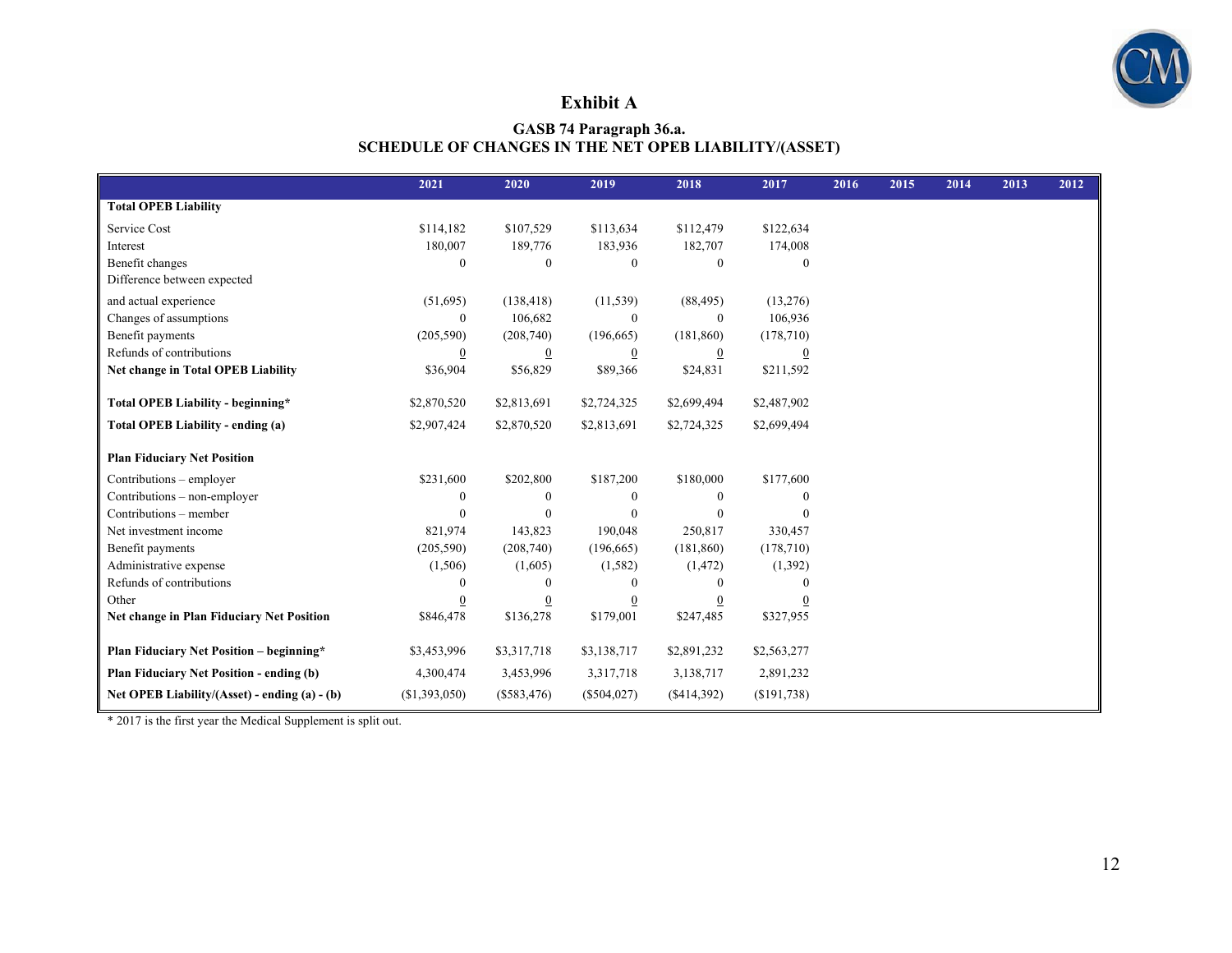

## **Exhibit A (Continued)**

#### **GASB 74 Paragraph 36.b. SCHEDULE OF CHANGES IN THE NET OPEB LIABILITY/(ASSET)**

|                                                          | 2021          | 2020          | 2019          | 2018        | 2017        | 2016 | 2015 | 2014 | 2013 | 2012 |
|----------------------------------------------------------|---------------|---------------|---------------|-------------|-------------|------|------|------|------|------|
|                                                          |               |               |               |             |             |      |      |      |      |      |
| <b>Total OPEB Liability</b>                              | \$2,907,424   | \$2,870,520   | \$2,813,691   | \$2,724,325 | \$2,699,494 |      |      |      |      |      |
| Plan Fiduciary Net Position                              | 4,300,474     | 3,453,996     | 3,317,718     | 3,138,717   | 2,891,232   |      |      |      |      |      |
| Net OPEB Liability/(Asset)                               | (\$1,393,050) | $(\$583,476)$ | $(\$504,027)$ | (\$414,392) | (\$191,738) |      |      |      |      |      |
|                                                          |               |               |               |             |             |      |      |      |      |      |
| Ratio of Plan Fiduciary Net Position to                  | 147.91%       | 120.33%       | 117.91%       | 115.21%     | 107.10%     |      |      |      |      |      |
| <b>Total OPEB Liability</b>                              |               |               |               |             |             |      |      |      |      |      |
|                                                          |               |               |               |             |             |      |      |      |      |      |
| Covered payroll                                          | N/A           | N/A           | N/A           | N/A         | N/A         |      |      |      |      |      |
|                                                          |               |               |               |             |             |      |      |      |      |      |
| Net OPEB Liability as a percentage of<br>covered payroll | N/A           | N/A           | N/A           | N/A         | N/A         |      |      |      |      |      |
|                                                          |               |               |               |             |             |      |      |      |      |      |
|                                                          |               |               |               |             |             |      |      |      |      |      |

Note: Schedule is intended to show 10-year trend. Additional years will be reported as they become available.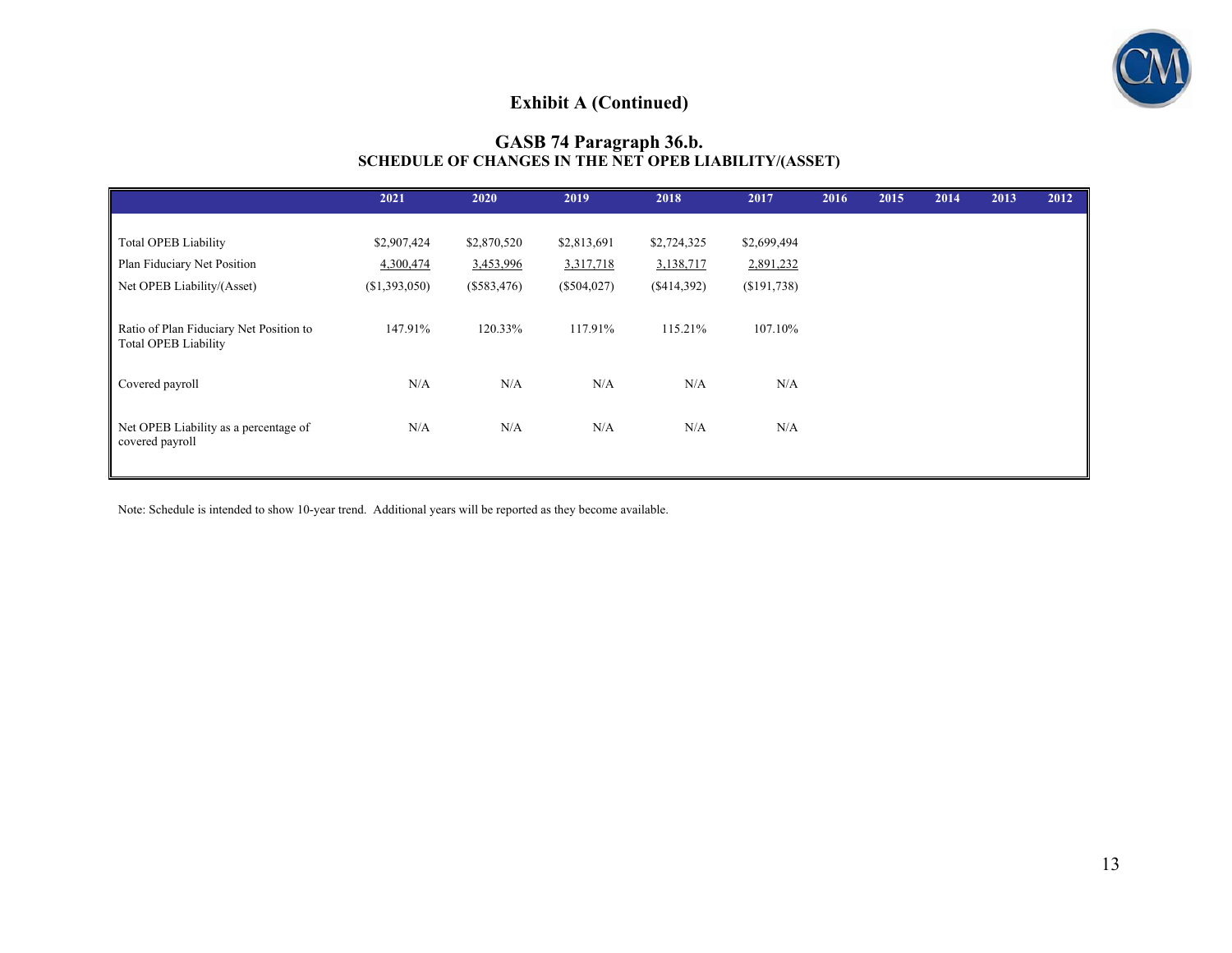

#### **Exhibit B**

#### **GASB 74 Paragraph 32.c. SCHEDULE OF EMPLOYER CONTRIBUTIONS**

|                                                         | 2021        | 2020        | 2019        | 2018        | 2017        | 2016 | 2015 | 2014 | 2013 | 2012 |
|---------------------------------------------------------|-------------|-------------|-------------|-------------|-------------|------|------|------|------|------|
| Actuarially determined employer contribution            | \$27,906    | \$6,867     | \$3,237     | \$15,364    | \$34,612    |      |      |      |      |      |
| Actual employer contributions                           | 231,600     | 202,800     | 187,200     | 180,000     | 177,600     |      |      |      |      |      |
| Annual contribution deficiency (excess)                 | (S203, 694) | (\$195,933) | (\$183,963) | (\$164,636) | (\$142,988) |      |      |      |      |      |
| Covered payroll                                         | N/A         | N/A         | N/A         | N/A         | N/A         |      |      |      |      |      |
| Actual contributions as a percentage of covered payroll | N/A         | N/A         | N/A         | N/A         | N/A         |      |      |      |      |      |
|                                                         |             |             |             |             |             |      |      |      |      |      |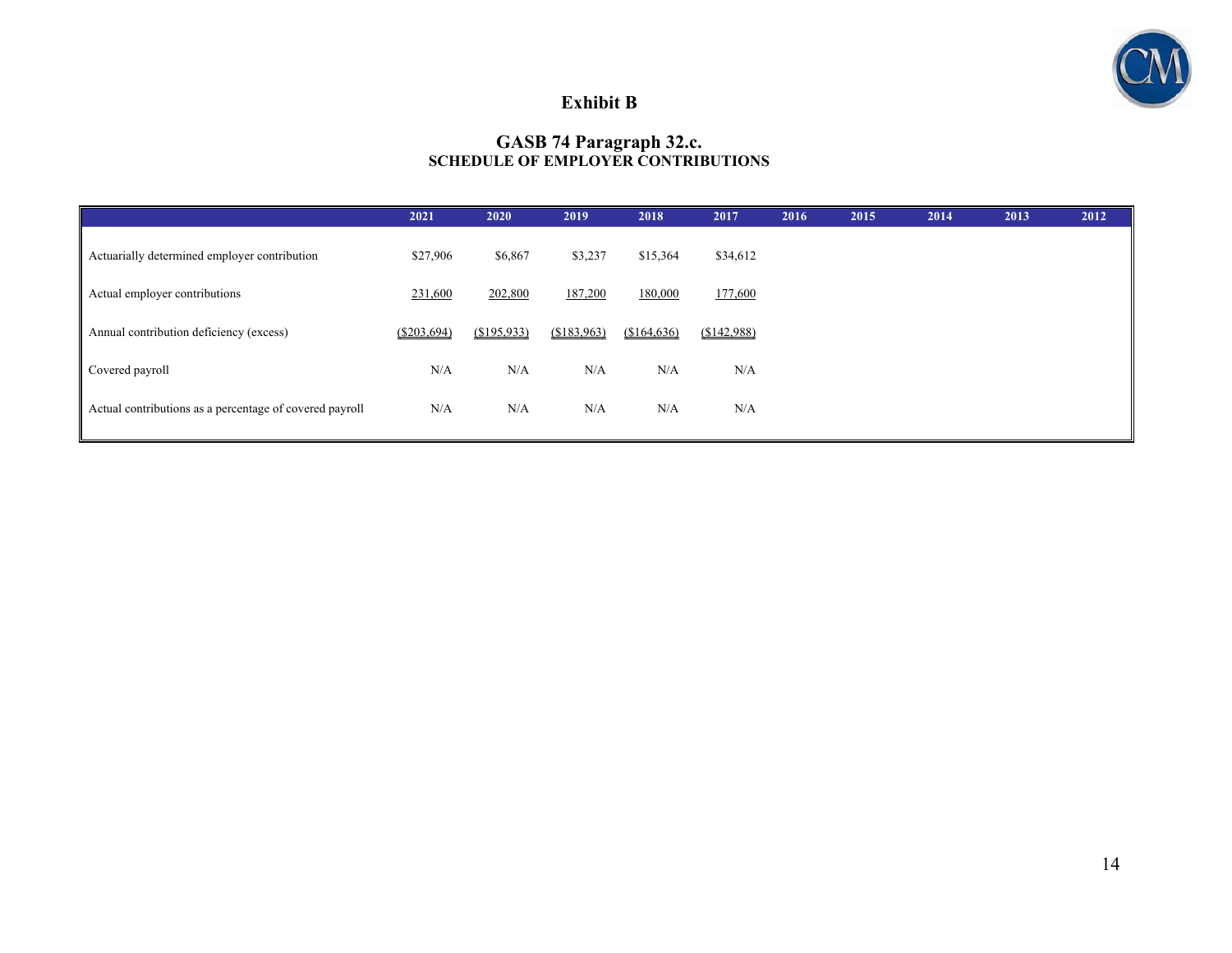

#### **APPENDIX B**

#### **SUMMARY OF MAIN BENEFIT PROVISIONS**

#### **Uniform Retirement System of Justices & Judges**

Following is a summary of the major System provisions used to determine the System's financial position as of July 1, 2021. For purposes of this report, only the post-retirement medical benefit is valued for liabilities. The full benefit provisions are included because they are relevant for assumptions and funding provisions.

| <b>Effective date and authority</b> | The System became effective January 13, 1969.                                                                                                                                                                                                                                                                                                                                                                                                                                                                 |  |
|-------------------------------------|---------------------------------------------------------------------------------------------------------------------------------------------------------------------------------------------------------------------------------------------------------------------------------------------------------------------------------------------------------------------------------------------------------------------------------------------------------------------------------------------------------------|--|
|                                     | The System is provided for under Sections 1101-1111 of Title 20<br>of the Oklahoma Statutes.                                                                                                                                                                                                                                                                                                                                                                                                                  |  |
| Administration                      | The State Judicial Retirement Fund is administered by the Board<br>of Trustees of the Oklahoma Public Employees Retirement<br>The Board acts as the fiduciary for investment and<br>System.<br>administration of the System.                                                                                                                                                                                                                                                                                  |  |
| <b>Employees included</b>           | All justices and judges of the Supreme Court, Court of Criminal<br>Appeals, Workers Compensation Court, Court of Appeals or<br>District Court who serve in the State of Oklahoma participate in<br>the Uniform Retirement System for Justices and Judges.                                                                                                                                                                                                                                                     |  |
| <b>Member contributions</b>         | Before September 1, 2005, basic member contributions equal 5%<br>of salary, while married members could have elected an 8%<br>contribution rate in order to provide survivor coverage. After<br>September 1, 2005, the member contribution rate for all members<br>is 8% of salary.                                                                                                                                                                                                                           |  |
| <b>Employer contributions</b>       | Before July 1, 1997, the fund received an amount equal to 10% of<br>the Court Fund receipts.<br>After July 1, 1997, employer<br>contributions were based on members' salaries and a yearly<br>schedule and, effective January 1 2001, were changed to 2.0% of<br>the member's salary. Effective for the fiscal years ending June<br>30, 2006, employer contributions increased to 3.0% of the<br>member's salary and increased annually up to 22.0% for fiscal<br>years ending June 30, 2019, and thereafter. |  |
| <b>Service considered</b>           | Any justice or judge who becomes a member of the System when<br>first eligible will receive credit for all years of service with the<br>Supreme Court, Court of Criminal Appeals, Workers'<br>Compensation Court, Court of Appeals, or a District Court of the<br>State of Oklahoma.                                                                                                                                                                                                                          |  |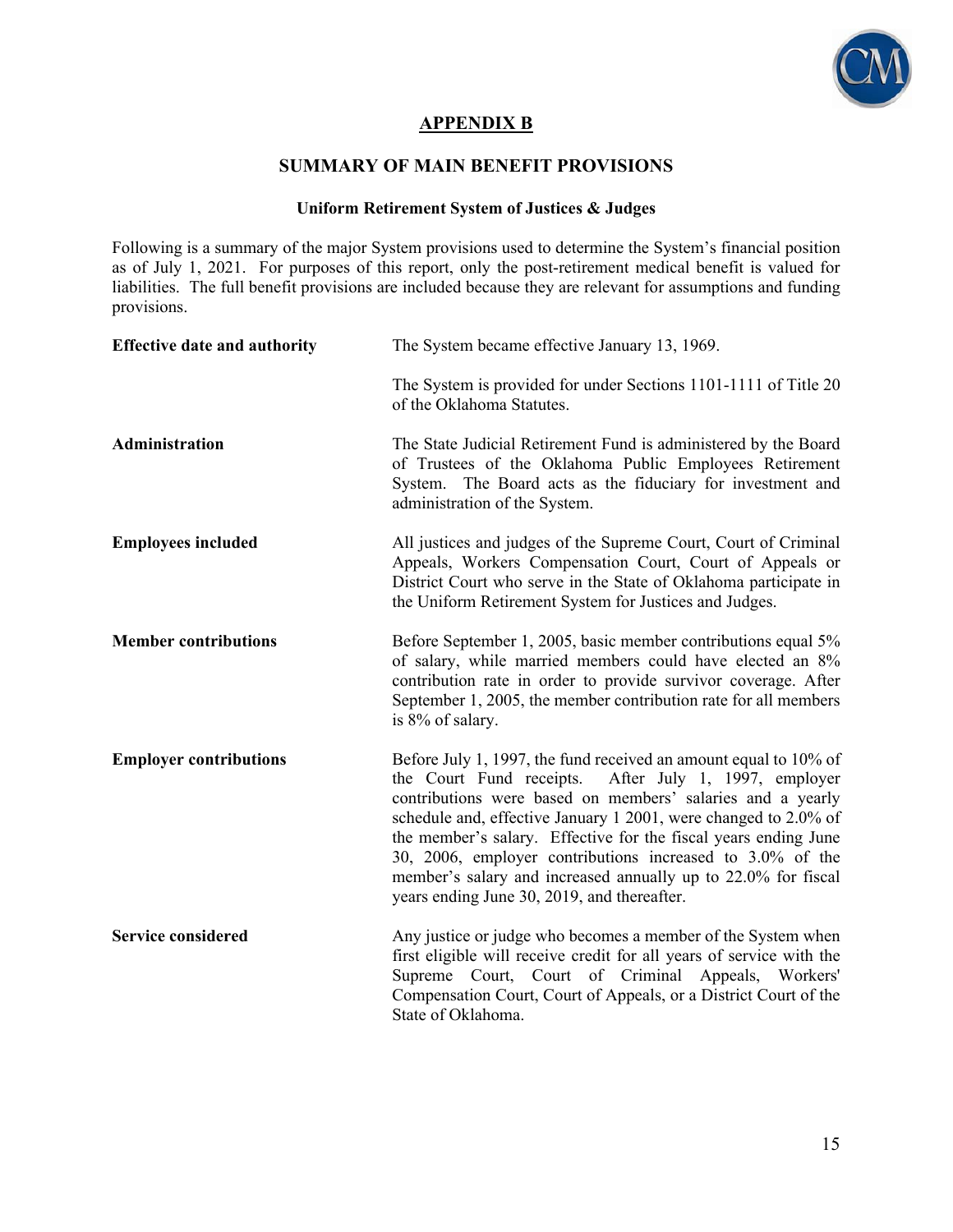

| <b>Compensation considered</b>  | Salary received by the justice or judge while serving in the<br>referenced courts.                                                                                                                                                                                                                                                                                                                                                                                                                                                                                                                                                                                                                                                                  |
|---------------------------------|-----------------------------------------------------------------------------------------------------------------------------------------------------------------------------------------------------------------------------------------------------------------------------------------------------------------------------------------------------------------------------------------------------------------------------------------------------------------------------------------------------------------------------------------------------------------------------------------------------------------------------------------------------------------------------------------------------------------------------------------------------|
| <b>Final average salary</b>     | The average monthly salary received during the thirty-six $(36)$<br>highest months of active service as a justice or judge.                                                                                                                                                                                                                                                                                                                                                                                                                                                                                                                                                                                                                         |
| <b>Eligibility for benefits</b> | A justice or judge must complete eight (8) years of service to be<br>eligible for any benefit from the System. A member who leaves<br>the System, for any reason, prior to the completion of eight $(8)$<br>years of service is entitled only to a return of his/her accumulated<br>contributions without interest.                                                                                                                                                                                                                                                                                                                                                                                                                                 |
| Normal retirement date          | A member who completes eight (8) years of service and attains<br>age sixty-five (65), or completes ten (10) years of service and<br>attains age sixty $(60)$ , or completes eight $(8)$ years of service and<br>whose sum of years of service and age equals or exceeds eighty<br>(80), may begin receiving retirement benefits at his/her request.<br>For judges taking office after January 1, 2012, retirement age is<br>sixty-seven $(67)$ with eight $(8)$ years of service or age sixty-two<br>$(62)$ with ten $(10)$ years of service.                                                                                                                                                                                                       |
| Normal retirement benefit       | The benefit, payable monthly for the life of the member, is equal<br>to 4% of average monthly salary multiplied by the number of years<br>in service. In no event, however, will the benefit exceed 100% of<br>final average salary.                                                                                                                                                                                                                                                                                                                                                                                                                                                                                                                |
| <b>Disability retirement</b>    | A member who completes fifteen (15) years of service, attains age<br>fifty-five (55), and is ordered to retire by reason of disability is<br>eligible for disability retirement benefits. The benefit, payable for<br>life, is calculated in the same manner as a normal retirement<br>benefit.                                                                                                                                                                                                                                                                                                                                                                                                                                                     |
| <b>Survivor coverage</b>        | The spouse of a deceased active member who had met normal or<br>vested retirement provisions may elect a spouse's benefit. The<br>spouse's benefit is the benefit that would have been paid if the<br>member had retired and elected the reduced benefit with the joint<br>and 100% survivor option (Option B), or a 50% unreduced benefit<br>for certain married participants making 8% of pay contributions<br>prior to September 1, 2005. Spouses of members who made the<br>voluntary contributions prior to July 1, 1999 and die or retire after<br>July 1, 1999 may receive up to 65% of the unreduced benefit. If<br>the member has ten $(10)$ years of service and the death is<br>determined<br>employment<br>related,<br>be<br>this<br>to |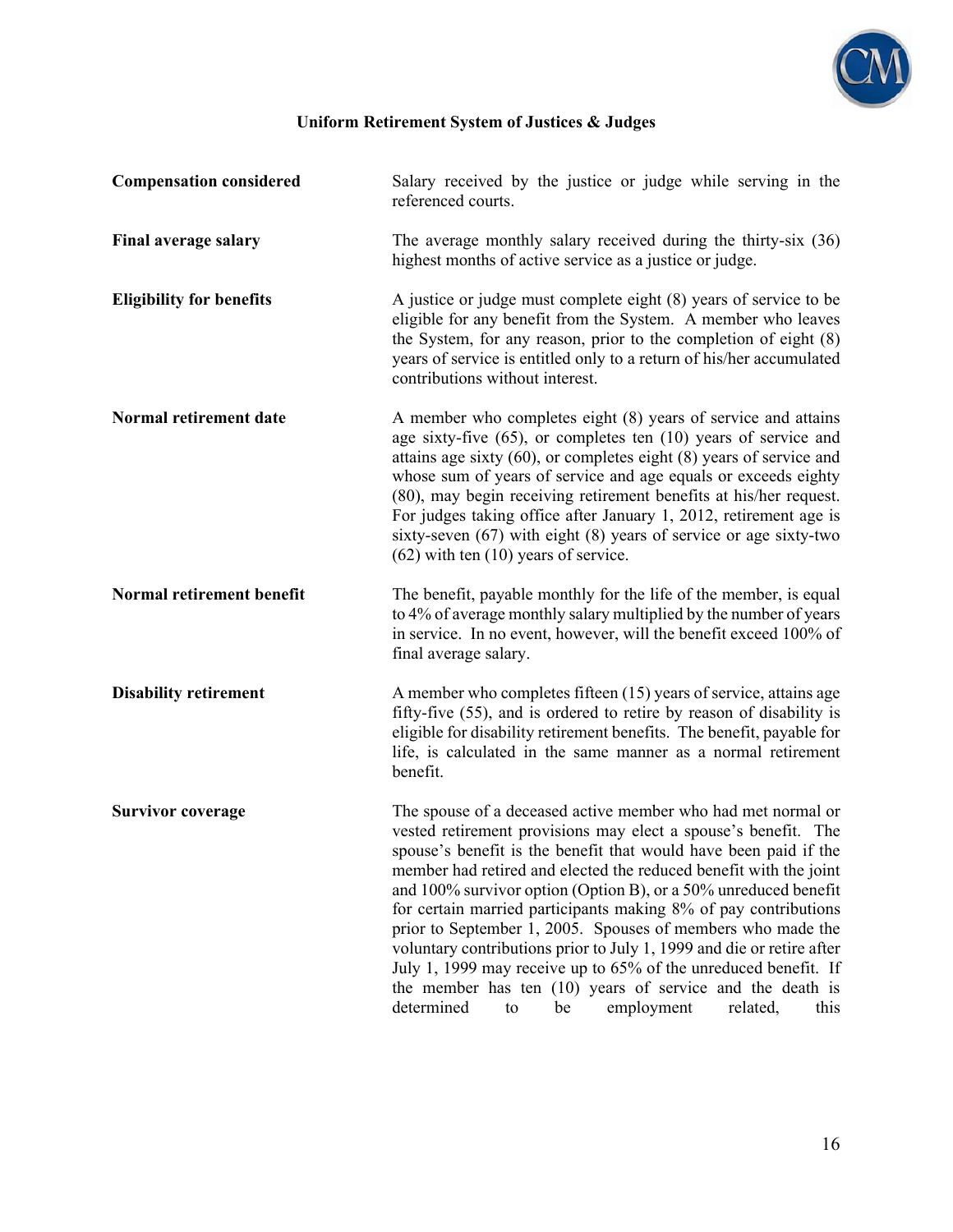

| Survivor coverage (cont.)                       | benefit is payable immediately to the spouse. Otherwise, the<br>benefit is payable to the spouse on the date the deceased member<br>would have been eligible. This benefit is payable only to the<br>surviving spouse of a member and they must be married ninety<br>(90) days prior to the member's termination of employment as a<br>justice or judge.                                                       |
|-------------------------------------------------|----------------------------------------------------------------------------------------------------------------------------------------------------------------------------------------------------------------------------------------------------------------------------------------------------------------------------------------------------------------------------------------------------------------|
| <b>Optional forms of</b><br>retirement benefits | The Maximum Benefit is an unreduced single-life annuity with a<br>guaranteed refund of the contribution accumulation. Three (3)<br>other types of benefit payments are available to retiring members:                                                                                                                                                                                                          |
|                                                 | Option $A - A$ reduced benefit with Joint and 50% Survivor<br>annuity and a return to the unreduced amount if the joint annuitant<br>dies.                                                                                                                                                                                                                                                                     |
|                                                 | Option $B - A$ reduced benefit with Joint and 100% Survivor<br>annuity and a return to the unreduced amount if the joint annuitant<br>dies.                                                                                                                                                                                                                                                                    |
|                                                 | Original Surviving Spouse Plan - An unreduced benefit with Joint<br>and 50% Survivor annuity available only to members who made<br>additional voluntary survivor benefit contributions of 3% of salary<br>prior to September 1, 2005. Spouses of members who made the<br>voluntary contributions prior to July 1, 1999 and die or retire after<br>July 1, 1999 may receive up to 65% of the unreduced benefit. |
|                                                 | For married members, spousal consent is required for any option<br>other than Option A, or a joint annuitant other than the spouse.                                                                                                                                                                                                                                                                            |
| Post-retirement death benefit                   | Upon the death of any retired member, a \$5,000 lump-sum death<br>benefit will be paid to the member's beneficiary. If there is no<br>beneficiary, then the benefit will be paid to the estate.                                                                                                                                                                                                                |
| <b>Minimum benefits</b>                         | In no event will a member, or the estate of a member receive an<br>amount or amounts less than the member's accumulated<br>contributions without interest.                                                                                                                                                                                                                                                     |
|                                                 | If a former member is not eligible for any other benefit from the<br>System, the member will receive a transfer of these contributions.<br>Similarly, if a member dies while having no spousal coverage, or<br>upon the death of a spouse receiving survivor benefits, the<br>member's beneficiary will receive the                                                                                            |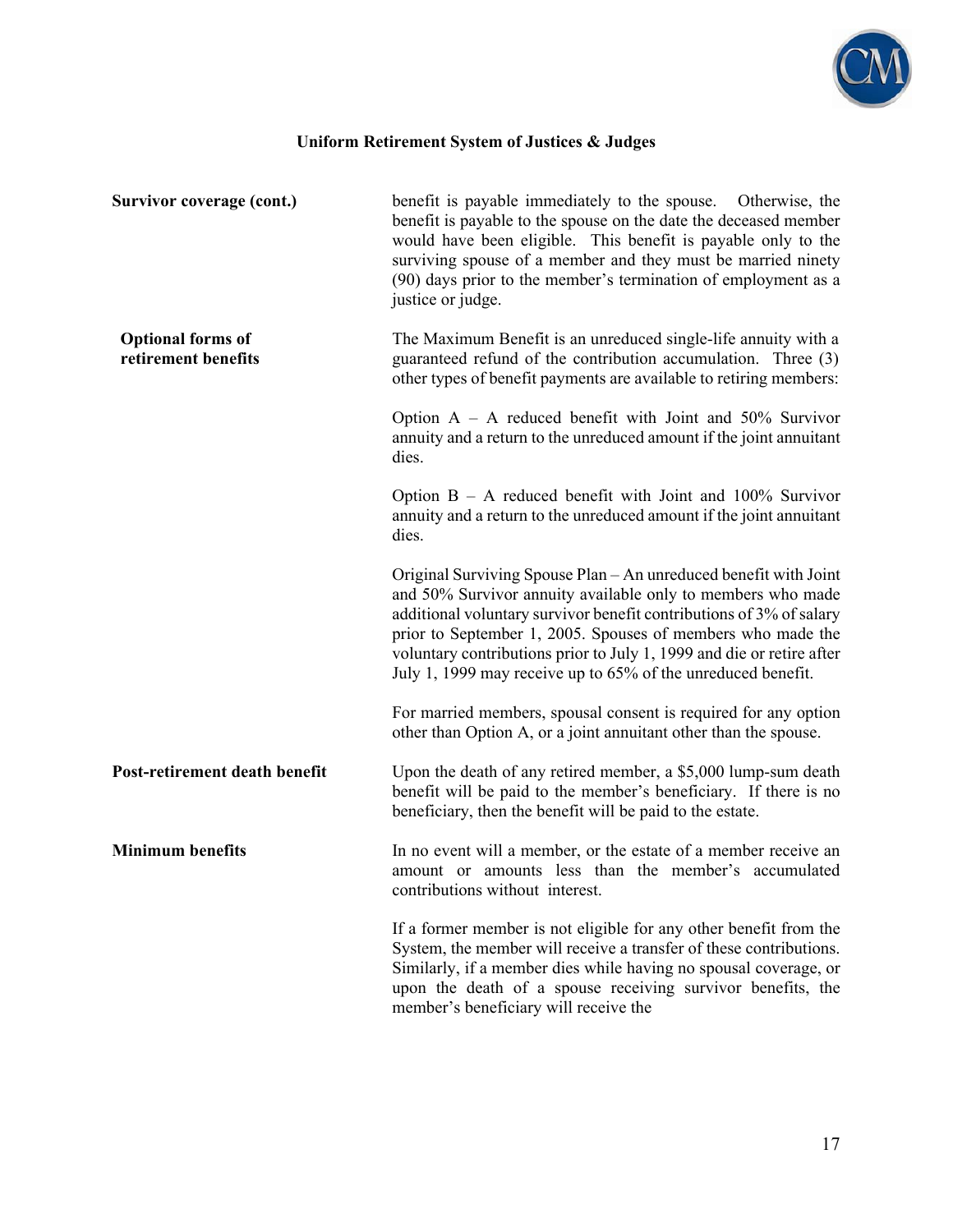

| Minimum benefits (cont.)          | excess of the accumulated contributions over all benefits received<br>by either the member, or the member and the spouse combined.                                                                                                  |
|-----------------------------------|-------------------------------------------------------------------------------------------------------------------------------------------------------------------------------------------------------------------------------------|
| Supplemental medical<br>insurance | The System contributes the lesser of \$105 per month or the<br>Medicare Supplement Premium to the Office of Management and<br>Enterprise Services, Employees Group Insurance Division for<br>members receiving retirement benefits. |
| <b>Expenses</b>                   | The expenses of administering the System are paid from the<br>retirement trust fund.                                                                                                                                                |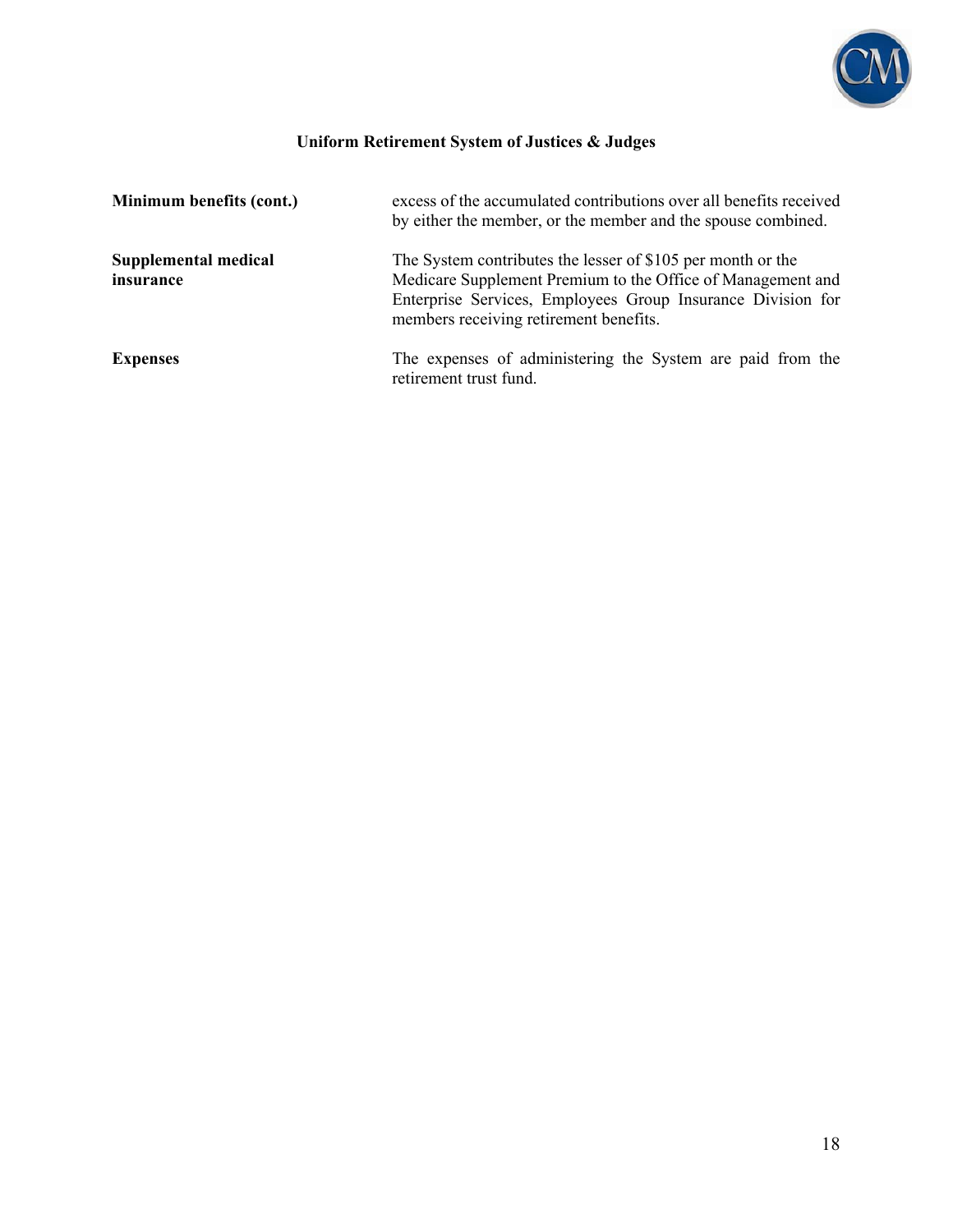

#### **APPENDIX C**

#### **STATEMENT OF ACTUARIAL ASSUMPTIONS**

#### **Uniform Retirement System of Justices & Judges**

#### *Economic Assumptions*

| <b>Long-Term Rate of Return:</b>                                                            | 6.50% net of investment expenses per annum, compounded<br>annually                                                                                                                                                                                  |                                                                                                   |  |  |  |
|---------------------------------------------------------------------------------------------|-----------------------------------------------------------------------------------------------------------------------------------------------------------------------------------------------------------------------------------------------------|---------------------------------------------------------------------------------------------------|--|--|--|
| <b>Salary Increases:</b>                                                                    | $3.50\%$ per year                                                                                                                                                                                                                                   |                                                                                                   |  |  |  |
| <b>Payroll Growth:</b>                                                                      | $3.25%$ per year                                                                                                                                                                                                                                    |                                                                                                   |  |  |  |
| Ad hoc benefit increase assumption:<br><b>Monthly benefits</b><br><b>Medical supplement</b> | No increases assumed<br>No increases assumed                                                                                                                                                                                                        |                                                                                                   |  |  |  |
| Projection of $401(a)(17)$ compensation limit:                                              | Projected with inflation at 2.50%                                                                                                                                                                                                                   |                                                                                                   |  |  |  |
| <b>Demographic Assumptions</b>                                                              |                                                                                                                                                                                                                                                     |                                                                                                   |  |  |  |
| <b>Retirement age:</b>                                                                      | <b>Attained Age</b><br>Below 59<br>$59 - 61$<br>$62 - 66$<br>$67 - 68$<br>$69 - 74$<br>$75+$                                                                                                                                                        | <b>Annual Rates of Retirement</b><br>Per 100 Eligible Members<br>5<br>10<br>15<br>20<br>25<br>100 |  |  |  |
| Deferred vested members                                                                     | Participants with deferred benefits are assumed to<br>commence benefits on a date provided by the System.<br>Actives expected to terminate with a vested benefit are<br>assumed to commence benefits at their earliest eligible<br>retirement date. |                                                                                                   |  |  |  |
| <b>Mortality Rates:</b>                                                                     |                                                                                                                                                                                                                                                     |                                                                                                   |  |  |  |
| Active participants and                                                                     |                                                                                                                                                                                                                                                     |                                                                                                   |  |  |  |
| non-disabled pensioners                                                                     | Pub-2010<br>Below<br>Median,<br>Active/Retiree Healthy Mortality Table with base rates<br>projected to 2030 using Scale MP-2019. Male rates are set<br>back one year, and female rates are set forward one year.                                    | General<br>Membership                                                                             |  |  |  |

Disabled pensioners Nondisabled retiree mortality set forward 12 years for disabled experience.